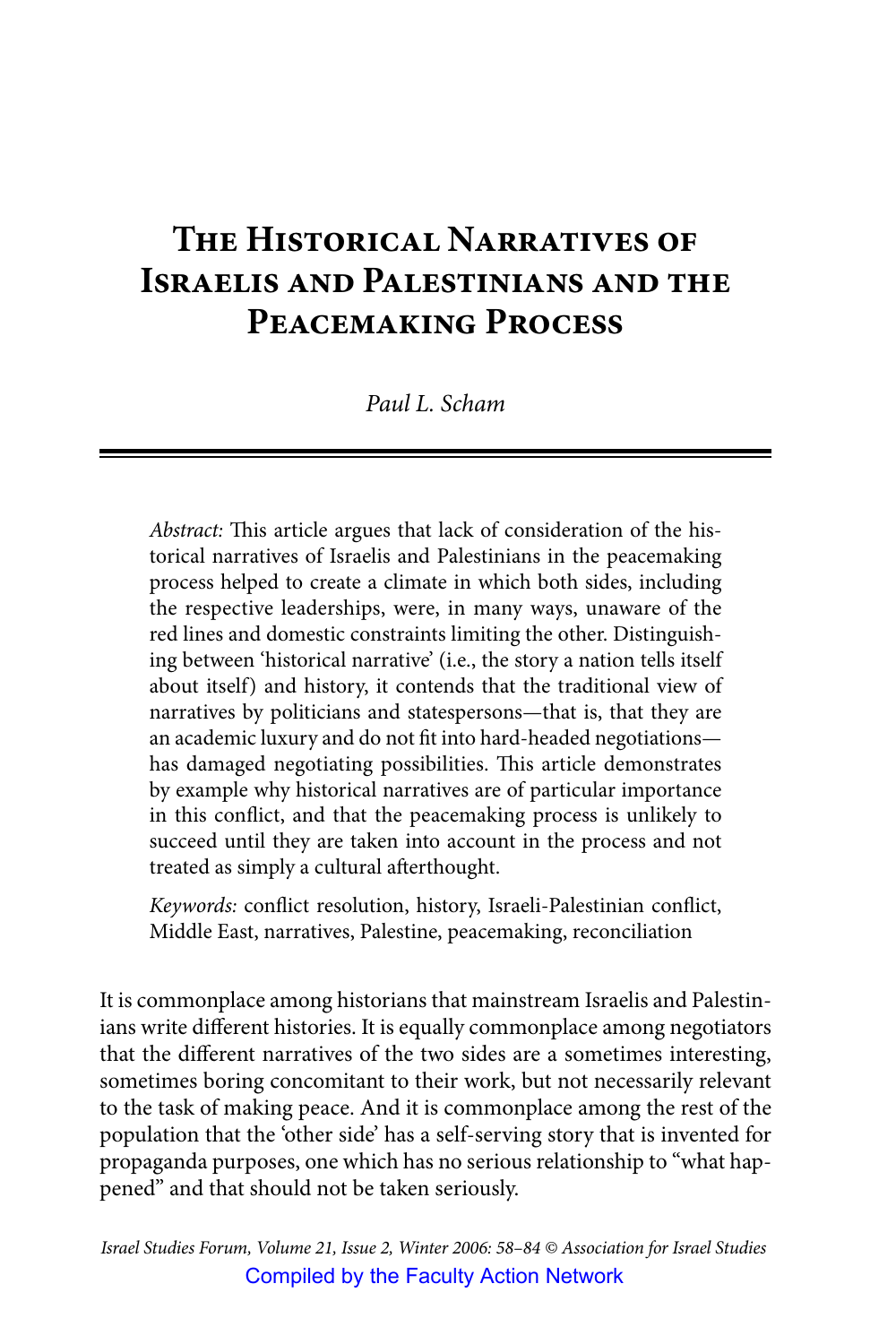What each of these groups is reacting to, in many cases without realizing it, are the separate and contradictory historical narratives of the two sides. Of course, every national group has its own narrative; this is unexceptional. But the time has come to ask whether the (often deliberate) ignoring of the narratives by policymakers, and the ignorance of the narratives by most of the general population, have contributed significantly to the difficulty of making peace between the two sides.

This study is deliberately intended to fall between the schools of history, popular culture, and conflict resolution, as well as international affairs. It partakes of some of the methodology of each of them. Ultimately, it rests on the premise that for a protracted intercommunal conflict involving the passions of two societies for generations to be settled by anything other than complete victory by one side, then both sides must conclude that there has been some closure to the issues that gave rise to it. Put another way, both sides have had their legitimacy as nations and as states under attack for several generations. A true *acknowledgment* by the other side of each side's national aspirations and at least some aspects of the history on which it is based (without, of course, *accepting* the other side's version of history) is essential to convince the mainstreams of both societies that they will be allowed to live in peace.

Of course, using the narratives of the two sides as a tool in peacemaking is, necessarily, only a part of the solution. Without tangible acceptance of major compromises by both sides on borders, Jerusalem, settlements, holy places, and so forth, there can be no peace. However, all of these have important symbolic as well as tangible significance, and this must be acknowledged and factor into the effort to create a durable peace between the two societies.

### **Narrative**

For the purposes of this discussion, 'historical narrative' is defined as how a given society understands its own identity and the events that created and developed it; in simpler terms, the story it tells itself. Thus, it is the sum total of the efforts of teachers, journalists, parents, other informal education, and, perhaps lastly, the writings of professional historians. It cannot be found in any one document, but most people in a society recognize it and, even more important, know what is outside it. As such, any representation of it is inherently subjective, and subject perhaps only to the Potter Stewart test of obscenity, that is, "I know it when I see it. In that spirit, I have prepared what I refer to as a 'distillation' of the narratives of the two sides which appears in the appendix.<sup>1</sup>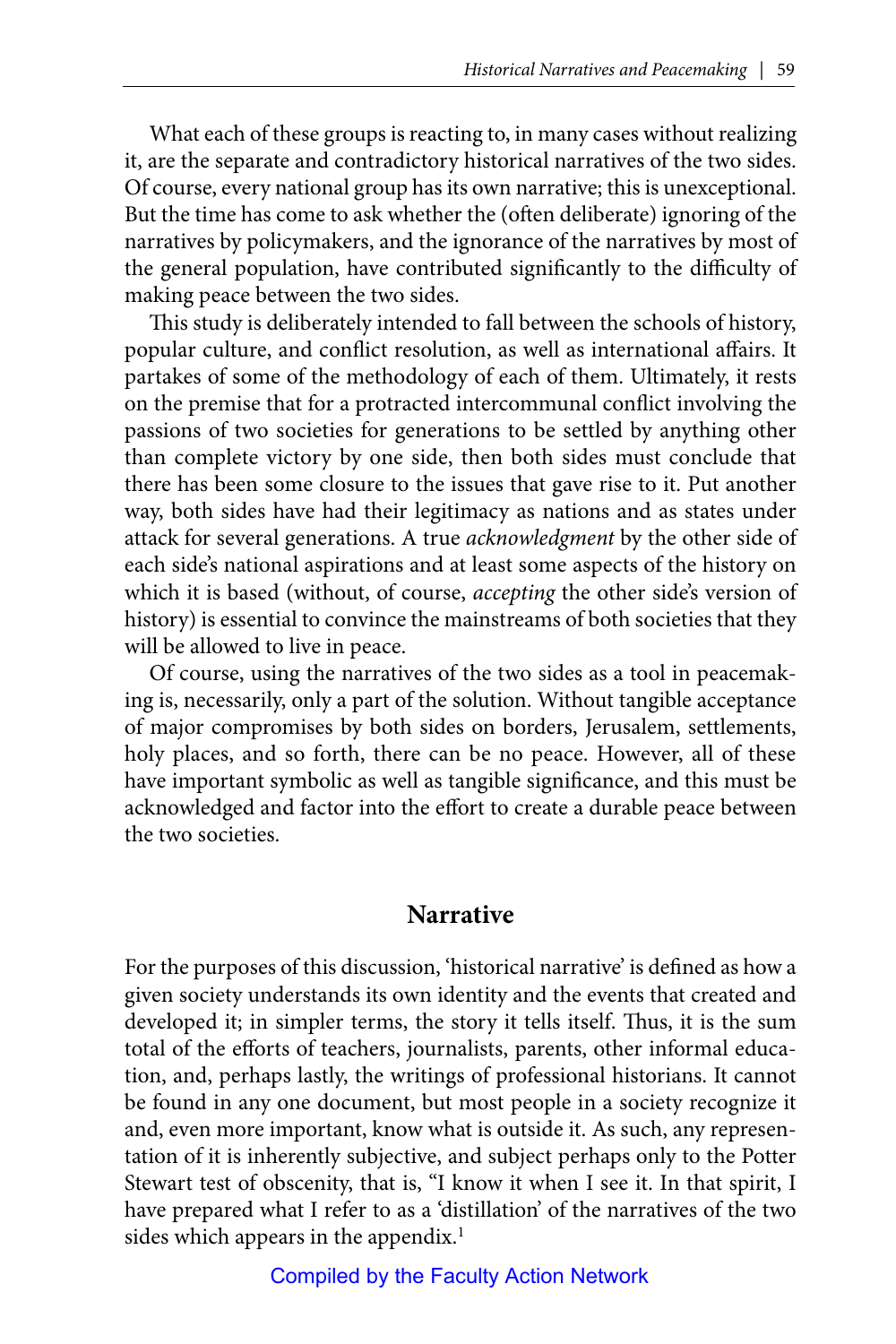The concept of 'narrative' has been used in a tremendous variety of contexts in the last several decades. It has been explored by Hayden White (1984) and others from the perspective of history, philosophy, and literature. White and others question the use and nature of narrative in the works of professional historians, which is only peripheral to my argument, as my emphasis is on a national historical narrative.

My use of the concept is from a less philosophical perspective. It is related to the still small body of literature which considers a general societal and national narrative to be a factor in a society's determination as to which direction it should turn.

Professor Herb Kelman (1992), who has been involved in academic dialogue at Harvard for many years, made a similar point shortly after the Madrid Conference of October 1991 which seemed to herald the commencement of a public Israeli-Palestinian dialogue. His suggestion that the two sides recognize the nationhood and the historical narrative of the other side ('acknowledgment' is a key word for him, as it is in this article) was, of course, not followed in the Oslo Peace Process (ibid.). One can only speculate now, more than a dozen years later, whether such an acknowledgment might have had far-reaching effects. Professor Kelman does not define the term 'historical narrative', but appears to use it in the same sense that I do.

Another examination of this issue (Michels 1994) appears two years later in the same journal which printed the Kelman article—that is, the year after the signing of the Oslo Accords. Jeffrey Michels, then a doctoral student in comparative literature, wrote a thoughtful response to Edward Said's critique of the Oslo Declaration of Principles, pointing out, in contradiction to Said's claims, that the PLO (Palestinian Liberation Organization) did not, in signing the Declaration, give up its own national narrative or recognize Israel's. On the contrary, according to Michels, "The declaration legitimizes the Palestinian narrative and paves the way for future reconciliation" (ibid.: 30). Utilizing a perspective that borrows from literary theory, Michels notes, "Nationalism itself is constructed as a narrative that privileges its own perspective. Assuredly, nationalism cannot be equated with a single narrative or one particular narrator. Rather, it combines the stories of multiple narrators, which excluding narratives that problematize its national vision" (ibid.: 31).

Michels also avoids a definition of historical or national narratives, but notes that "narrative serves a duel function in constructing the national identities of Israelis and Palestinians" (ibid.: 31). It should be noted, that Michels explicitly rejects the notion of including narratives within peace agreements (ibid.: 36), at which point he and I part company, as will be discussed more extensively below.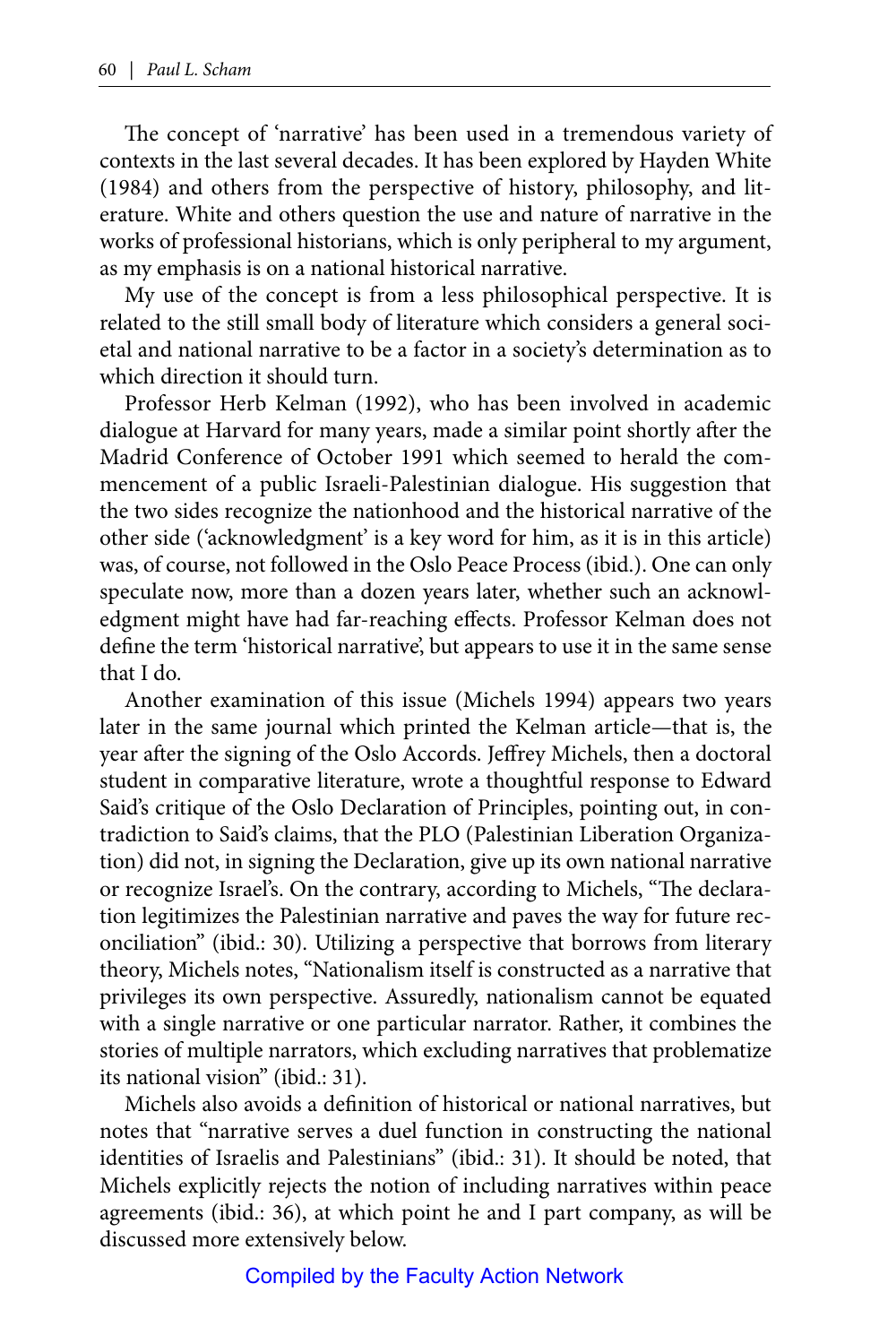A similar and more recent perspective on narrative is provided by Professors Dan Bar-On of Ben-Gurion University and Sami Adwan of Bethlehem University, who have done extensive work on the textbooks on the two sides. They have also prepared a draft, as yet unpublished, of the two narratives, side-by-side for high school students. In a forthcoming article describing their work, they define narrative as follows:

In periods of war and conflict, societies and nations tend to develop their own narrative to explain the conflict, which from their perspective, become the only true and morally superior narrative. These narratives are morally exclusive, [citing Opotow, S. (2001). Moral Inclusion and the Process of Social Reconciliation. Social Justice Research, 14, 2, 149–170.] devaluate, and sometimes dehumanize their enemy's narrative. If the enemy's narrative is described at all, it is presented as being morally inferior and the enemy is depicted as a faceless entity, immoral with irrational or manipulative views. These narratives become embedded in everyday culture, in the national and religious festivals, in the media and in children's textbooks. (Adwan and Bar-On 2006: 3 [in ms.])

This is the perspective that informs my article.

Obviously, the narratives develop over time, partly as a result of changes in current circumstances requiring different versions of the past, and also as a result of the work of historians in developing new insight and interpretations, based, inter alia, on the availability of new documents. For example, although this is difficult to document, it is probable that appreciably more Israelis are willing to agree that unprovoked killings and expulsions took place during the 1948 War than would have done so twenty or even ten years ago. Much of this general recognition is probably based, directly or indirectly, on the scholarly work of Benny Morris ([1987] 2004, 1990) and, perhaps even more so, on his highly publicized interview in *Ha'aretz* on 16 January 2004 (Shavit 2004), in which he both accepted the existence of massacres and expulsions, to the chagrin of the Israeli right wing, and defended them, to the consternation of the Israeli left. Israeli textbooks, another indication of such developments, have also changed considerably in the almost half-century since independence.<sup>2</sup> During the 1990s, there were much discussed changes in textbooks and even a well-known television series, *T'kumah* ("renewal" or "restoration" in Hebrew), documented aspects of the Palestinian expulsion for the first time on Israeli television. This was vehemently criticized at the time and, after the beginning of the al-Aqsa intifada and the appointment of Limor Livnat as Israel's current Minister of Education, steps were taken to emphasize "Zionist education" and prevent government-sanctioned historical interpretations, which may give credence to Palestinian claims.<sup>3</sup>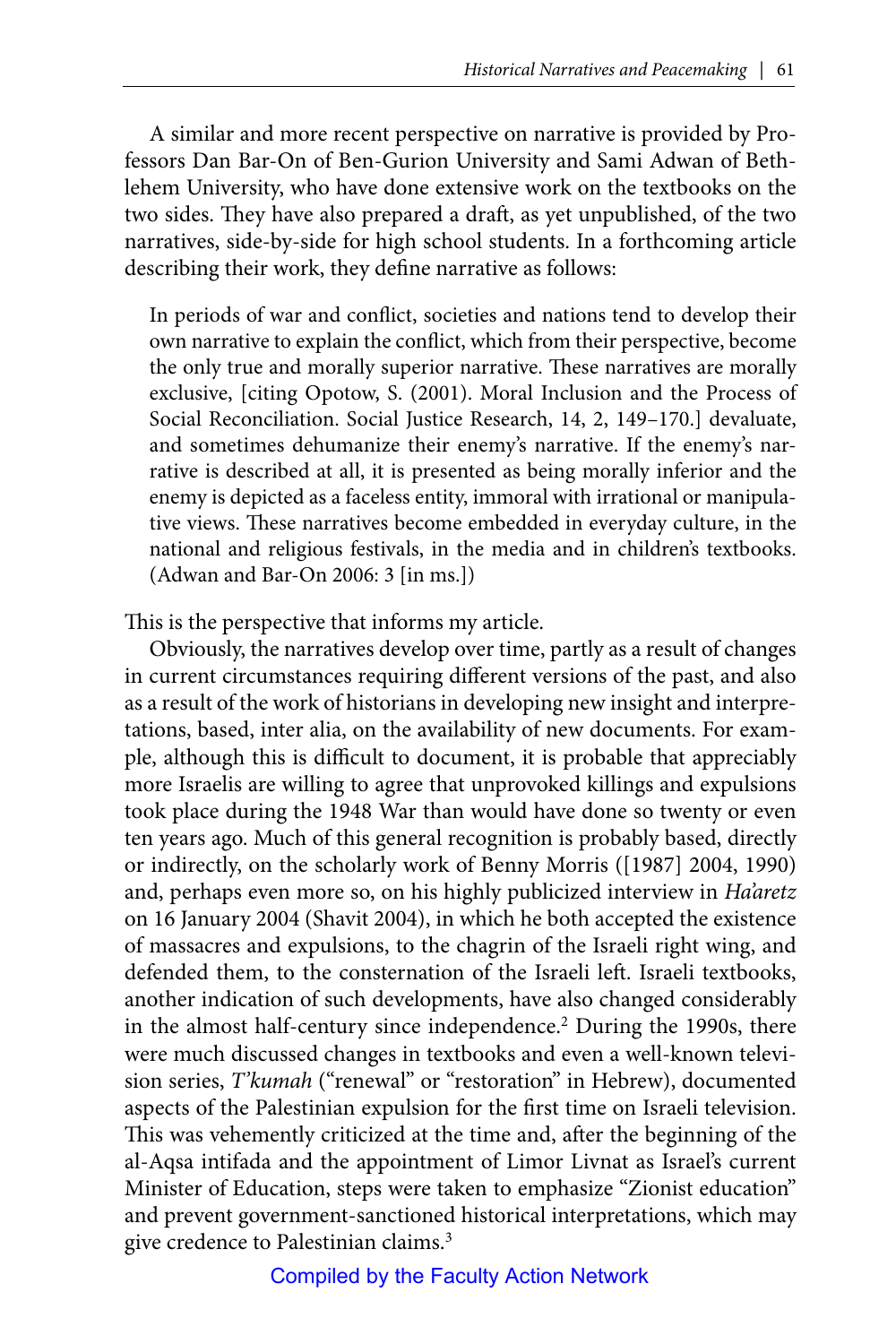Such changes are also observable on the Palestinian side, though they are perhaps less visible than in Israel. Since the advent of the Palestinian Authority, educational experts have been engaged in much heralded revisions of the Palestinian curriculum (see Brown 2001). However, it is probable that the basic Palestinian historical narrative as a whole has changed little in its fundamental tenets since 1948, for the obvious reason that the Palestinian national movement, unlike the Israeli one, has yet to achieve its basic goal of a Palestinian state. This has remained despite the fundamental changes in the political goal of most Palestinians, and the PLO (Palestinian Liberation Organization), since 1988.<sup>4</sup> On the other hand, Palestinian intellectuals, most of whom had no contact with Israelis before the late 1980s, have become much more familiar with Israel and the Israeli narrative (Maddy-Weitzman 2002). Joint academic projects have been the vehicle for much of the interaction between scholars on the two sides (Scham 2000). Rarer have been joint political initiatives, such as the call by professor Sari Nusseibeh for Palestinians to give up demands for implementation of the Right of Return,<sup>5</sup> or the more recent joint letter in May 2005 by the Presidents of Al-Quds and Hebrew Universities (Sari Nusseibeh and Menachem Magidor, respectively) urging rescission of the late boycott of two Israeli universities called by the British Association of University Teachers (Cowell 2005).

### **Previous Examples**

As academics, understanding is generally felt by us to be a "good thing."6 However, it is by no means intuitively obvious that there is a connection between understanding of narratives, on the one hand, and peacemaking or ending a conflict, on the other. History is replete with examples of conflicts being ended with no concern about the narrative of the other. There is a literature of 'conflict termination' that discusses various internal and external shocks and influences that can convince one or both sides to modify their expressed intention to "fight to the last man" (Coser 1961; Rasler 2000),<sup>7</sup> though I have found little consideration of the importance of narratives in certain conflicts. Of course, many wars are ended by compromise, without consideration of narratives. I will take two recent examples to show how classic conflictual conclusions are not necessarily relevant to the Israeli-Palestinian conflict which, along with other protracted intercommunal conflicts such as Northern Ireland, the Balkans, Sri Lanka, and others, may require development of a new paradigm.

World War II serves as *the classic twentieth-century model*, at least for Americans, of an unambiguous victory by one side in an interstate conflict,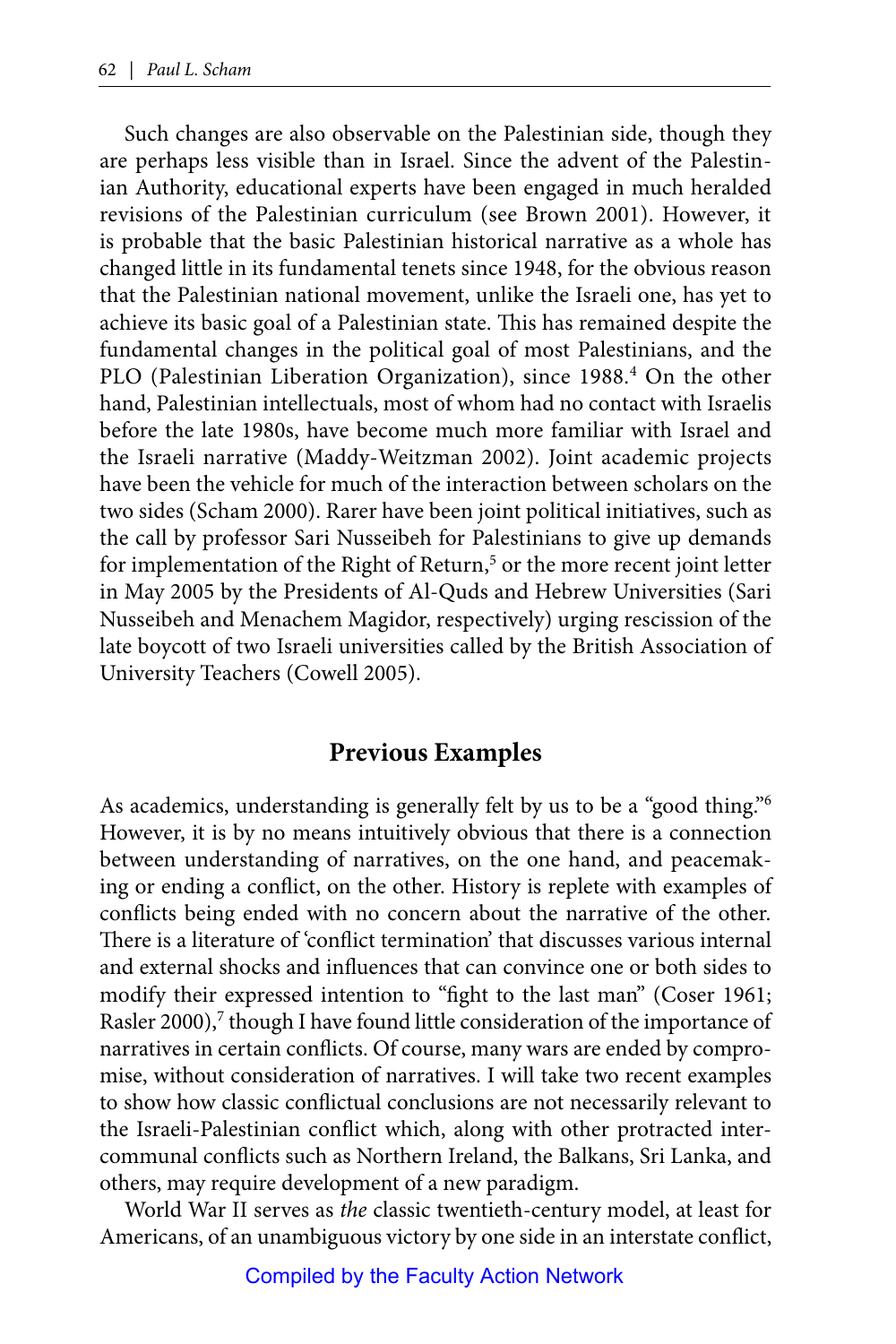as well as the classic "good" war, as well. While it can certainly be viewed as a national conflict, there was a clear ideological component as well, and the victorious side paid no attention to the German narrative of the time, based on National Socialist ideology, except to stamp it out.<sup>8</sup> Nor was this resisted by the vast majority of the German population after the surrender in 1945. Germany, in a surprisingly swift turnaround, rebuilt and prospered, while overwhelmingly rejecting its formerly pervasive narrative with comparatively minor exceptions (D. Cohen n.d.).

The situation was slightly more complex in Japan, though the general outlines were similar. For example, General MacArthur found it inexpedient to abolish the institution of the Emperor, despite his original plans to do so. Moreover, while Japan explicitly rejected much of its former ideology, its refusal to repudiate its actions to the extent that Germany did has periodically caused friction with other Asian countries, notably China and Korea. Nevertheless, it cannot be said in either case that the victors modified their own narrative in any sense, nor was much effort spent in coming to terms with the narrative of the vanquished (Rand Corporation 2005).

Likewise, in the Vietnam conflict, which is also familiar but rather more painful to Americans, the narrative of the North Vietnamese/National Liberation Front never had to deal with that of the South Vietnamese and their American patrons. The North Vietnamese won, annexed the former South Vietnam, and re-educated its people. No recognition or legitimacy was extended to how the South Vietnamese saw events. On the contrary, any expression of that viewpoint would, of course, have been met with swift punishment (Federal Research Division of the Library of Congress n.d.). The United States, for its part, as it left, evacuated as many of its prominent supporters as it could, retained its narrative regarding the war, and ignored Vietnam for a generation. The narratives never came into contact. Finally, when middle-aged ex-soldiers returned to reminisce and find Vietnam rapidly developing a capitalist infrastructure, narratives could simply be bygones and safely ignored as a political issue.

These three situations contrast so starkly with the Israeli-Palestinian conflict that it is not necessary to belabor the differences, though these differences help highlight the importance of the narratives in the latter conflict.

In the course of the protracted conflict, it gradually became clear to the large majority on both sides that neither side could win definitively, that is, expel or bend the other to its will, in the World War II or Vietnam sense. The Israeli hope that the Palestinians would melt into the surrounding Arab countries did not come to pass; the Arab hope that the Israelis would disappear like Crusaders likewise seems unlikely. The very short geographical distance between the two sides, unlike the situation with the United States and Vietnam, also makes understanding and coexistence essential.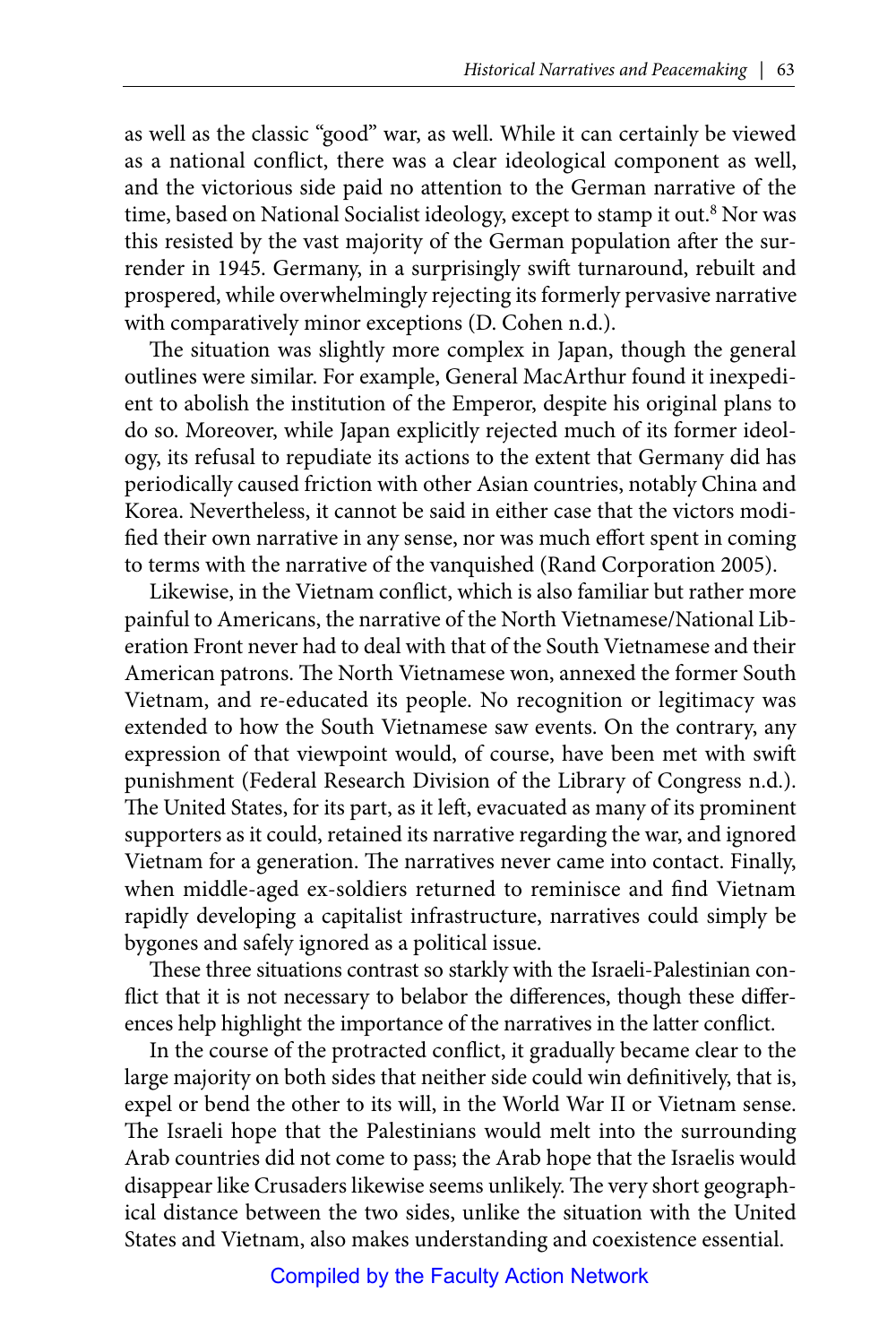During the same period, Palestinians consciously developed all the attributes of a nation-state except independence. While it was generally argued on the Zionist side that Palestinians were not a "people" in 1948, that has become a minority view, and those who hold it base it primarily on their claim that the Palestinians were not a people in 1948, and thus cannot be not one today. Certainly, the course of Israeli official dealing with the PLO and the Palestinian Authority since 1993 indicates recognition of Palestinian nationhood<sup>9</sup>

Gradually, on both sides, the conviction grew to majority status during the 1990s that the two state solution would solve the problem. However, when the two parties finally met in a summit at Camp David in July 2000, the primary issues that defied solution were, significantly, those that embodied the historical narratives of the two sides—namely, Refugees/ Right of Return and Jerusalem.

Beginning immediately after the failure of the summit and continuing unabated, there has been a cottage industry of explanation articles for the results. The "orthodox" explanation was set out in the original press conference following the summit in which President Clinton stated that Ehud Barak and the Israeli side had been appreciably more forthcoming than Yasir Arafat and the Palestinian side.<sup>10</sup> It soon became Israeli orthodoxy that Arafat refused to make peace, despite the unprecedentedly generous offer by Israel, because he could not, ultimately, accept Israel's right to exist (Ben-Ami 2001).

Alternative narratives of Camp David were slow to emerge. One of the first, and probably still the best known, is the series of articles written by Rob Malley, an American National Security Council staffer who was present at Camp David, with Hussein Agha, a Palestinian academic. Together they rejected the "generous offer" thesis and spread the blame for the failure on all three sides (Agha and Malley 2001; also Swisher 2004).

While this is not primarily a discussion about Camp David, it should be noted that, in an ironic twist, the failure at Camp David is now the focus of such different narratives ("the generous offer" vs. "Israeli duplicity") that overcoming it presents a significant major hurdle to peacemakers.

### **Legitimacy and Ambiguous Nationhood**

An immensely important part of the subtext of peace negotiations on both sides is the quest for legitimacy on the part of both parties. As Anne Lesch (2002) notes, "Competing Zionist and Palestinian national narratives underscore the righteousness of each side's cause while delegitimizing the legitimacy of the other." For both sides, their own perception of legitimacy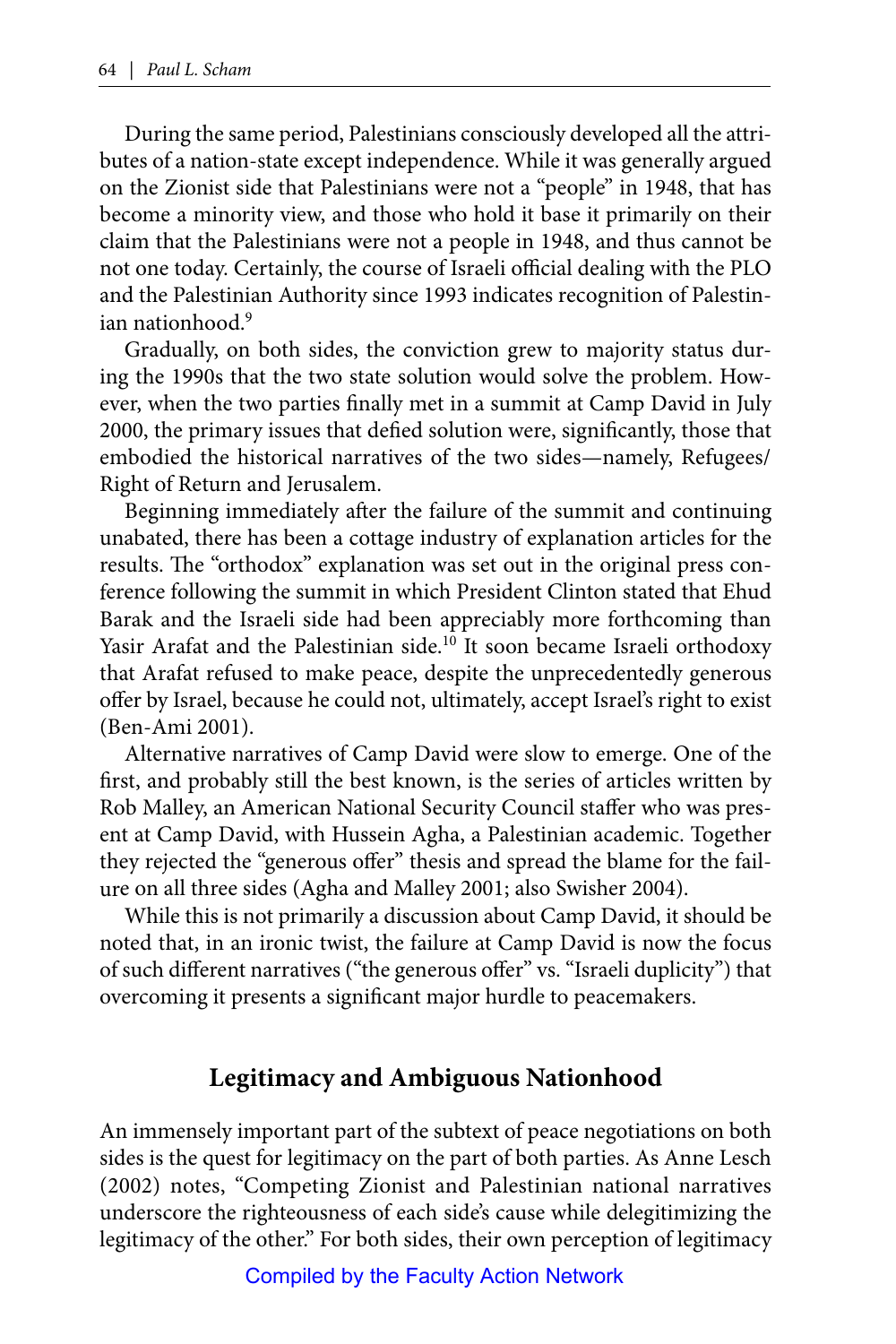is based on their historical narratives to a greater degree than is the case in other conflicts, thus giving these narratives particular importance. Over time, the historical narratives have also become fused with religious narratives, until the two aspects are sometimes almost indistinguishable.

The national identity of both Israelis (Jews) and Palestinians is intertwined with the phenomenon of exile. Their modern incarnations are inconceivable without it. It is generally agreed upon by historians that Judaism was formed in the first (Babylonian) exile in the sixth century bce (see, for example, Neusner 1987). The 2,000-year Diaspora, beginning with the destruction of the Second Temple, is what defined Jewish nationhood until the advent of Zionism. The primary goal of the Zionist movement was to "normalize" the people by "returning" to the land that preceded the exile.

Palestinian national identity was also largely formed in the crucible of exile since 1948. An inseparable aspect of Palestinian identity is the experience of exile, whether personal or national (and in many cases both). Historians of the Palestinian people emphasize that Palestinian nationalism was born in the early period of the British Mandate, but received its distinctive stamp as a result of the *Nakba* (Khalidi 1997: 177–209; Kimmerling and Migdal 2003: 216). Of course, Israel is held directly and, generally, solely responsible for the exile and all its consequences by most Palestinians and the usual Palestinian narrative.

This is out of the norm for modern nationalism. Not only in classic European nationalism, but everywhere else in the world, often the main (sometimes the only) possession that a nation seeking to define itself has is presence on the land it is claiming, stretching back some period of time. This symmetrical lack on the part of Israelis and Palestinians, though certainly not accepted by partisans of either side, creates a sense of insecurity in their historical legitimacy that both are seeking to remedy. Their contradicting and opposing historical narratives are their main means of accomplishing this (Avneri and Rouhana 2001; Ross 2004: 15–45; Scham, Salem, and Pogrund 2005: 1–12).

The stated goal of both national movements was thus to return to some version of the status quo ante diaspora. (Of course, the current Israeli goal, given the success of the Zionist movement, is now largely maintenance of much of the current status quo, minus the violence.) These parallel and completely incompatible goals have, to some degree, run up against reality, as shown most dramatically by the political maneuvers and actions leading to and including the whole Oslo peace process. However, it must be recognized that the national narratives have changed much less than the stated political goals.

These narratives include both conventional history and the myths that are so often a part of a national narrative. On the Jewish side, the national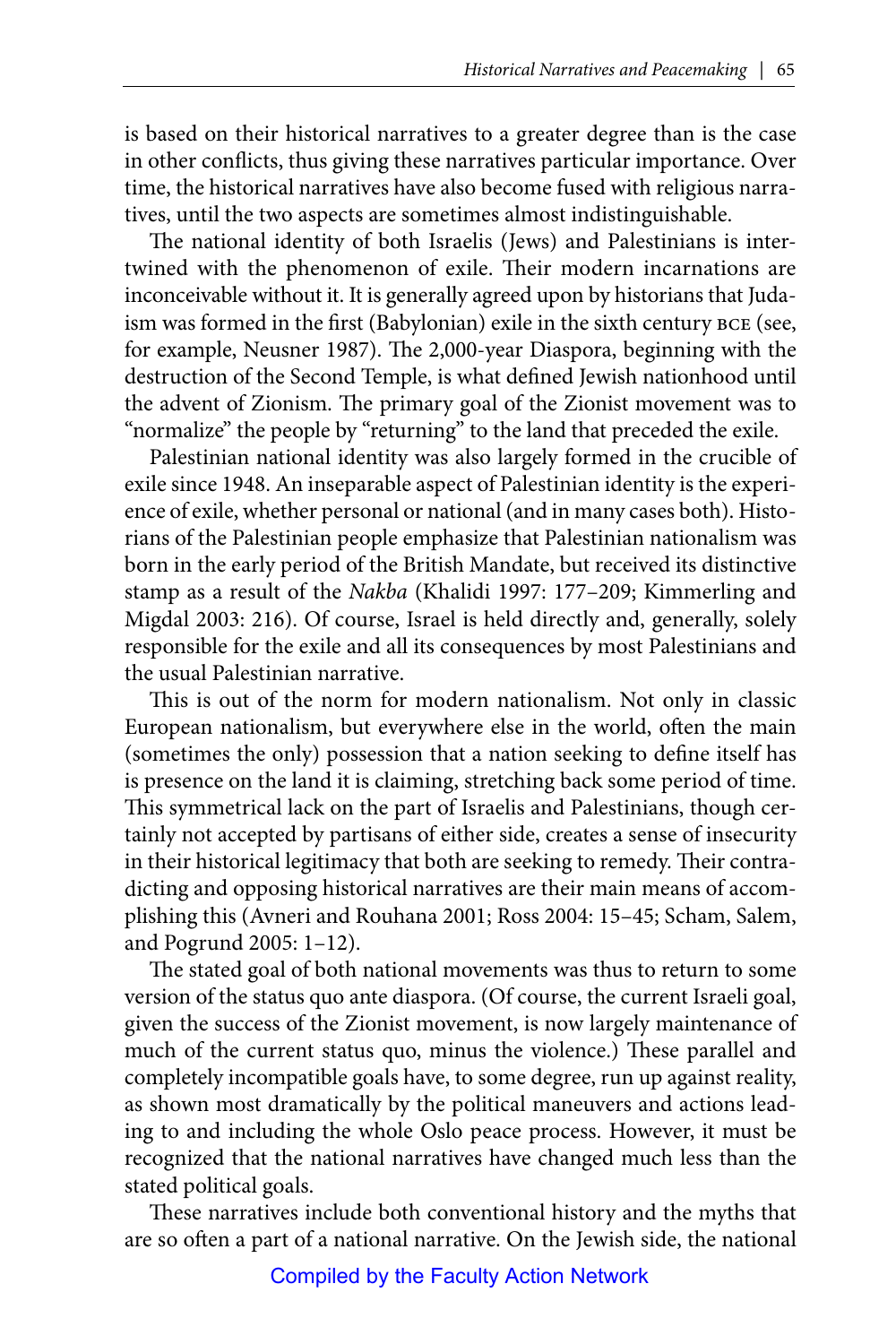myth is embodied first and foremost in the Bible and Old Testament sacred history, thus taking it far beyond the parochial concerns of a few million people. Palestinians do not have that advantage, but the presence of Muslim and Christian sacred history and sites in the land, most notably the *Haram al-Sharif*, has created an opportunity to fuse the sacred and secular in the same manner as their enemies have done.

Both sides have consistently denied the nationhood of the other. The best known statement is Golda Meir's quip that there was no such thing as a Palestinian (or, alternatively, that she was a Palestinian, producing as evidence her British Mandate-era identity card), but she was simply expressing the Israeli consensus. Likewise, the Palestinian perspective of the same period is expressed in the Palestinian National Charter, originally published in 1964.<sup>11</sup>

Both governments and the majority on both sides have expressed different views since then. Yitzhak Rabin and Yasir Arafat extended mutual recognition to each other's polities, and the elements of the Palestinian Covenant denying the existence of Israel have been declared inoperative.<sup>12</sup> However, crucially, there has been no substitute narrative, merely—and arguably—an acceptance of reality. Neither side feels it has been accepted by the other.

Rashid Khalidi's book on Palestinian identity succinctly expresses the Palestinian view, seeing Israeli identity as secure, but their own as continuously under attack.

In recent decades, the resounding success of the Zionist political project and the resultant successful grafting of modern political Zionism onto Jewish history, with the former coming to be considered the logical and inevitable outcome of the latter, legitimized the resulting syntheses of the two, such that there is a perceived continuity, a seamless transition, between ancient, medieval, and early modern Jewish history on the one hand, and the history of modern Zionism and Israel on the other. Palestinian identity, by contrast, never having enjoyed such success, has since its beginnings struggled for acceptance and legitimacy in the outside world, and even for recognition of its very existence as a category of being. (Khalidi 1997: 147)

A well-informed Israeli-American commentator similarly understands the negotiations about legitimacy. David Makovsky, in an article about the failed negotiations Taba of 2001, wrote, "Arafat believes that to compromise in areas such as Jerusalem and refugees would mean accepting Israel's moral legitimacy. This he will never do, and this is why Camp David and Taba had to fail" (Makovsky 2003: 128).

While the narrative war extends through history, the two main battlegrounds are ancient history, symbolized by conflicting versions of the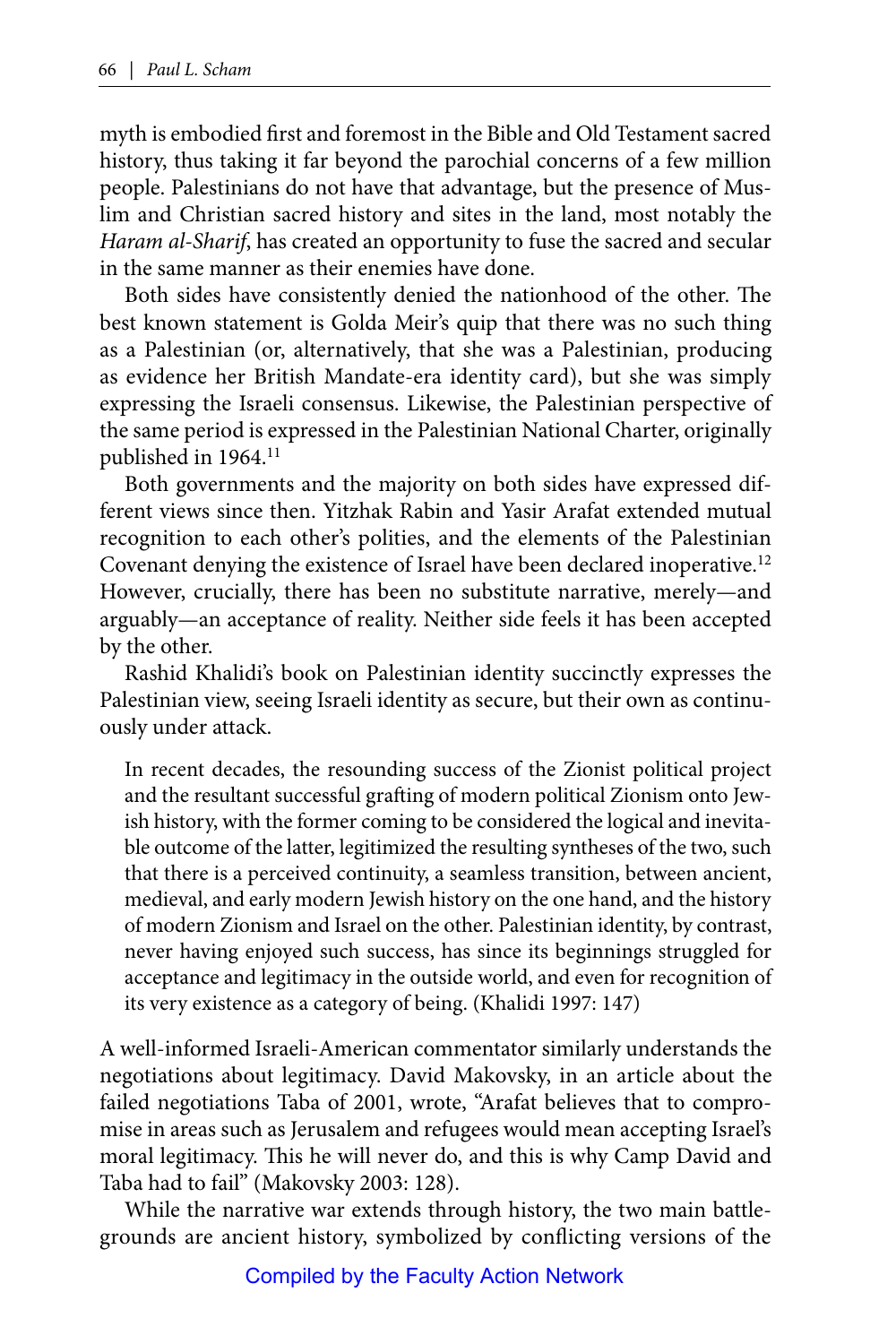Second Temple, and 1948. A third one, more recent, is the Camp David narrative itself, as noted above.

# **Refugees/Right of Return**

The Right of Return is the centerpiece of the Palestinian narrative as, since 1948, probably the most essential aspect of Palestinian identity is being a refugee (Khalidi 1997: 194; Peled and Rouhana 2004). Even some of the 1.2 million Palestinians who are Israeli citizens fit this description ("present absentees," who live in Israel but were expelled from their pre-1948 homes), and their anomalous reality has also created identity problems, including the experience of exile (H. Cohen 2003; Grossman 1993; Rubinstein 1991).

Jewish Israelis almost uniformly see the Right of Return as an existential danger to Israel as a Jewish state. The figure of about 4 to 5 million Palestinians is generally used as those who would have "rights" under the Right of Return to return to Israel. Given that approximately 5.5 million of Israel's current 6.9 million population are Jews, a simple arithmetical calculation will easily discover that Israel would be swamped by refugees who are diametrically opposed to the existence of the state, do not share its values and aspirations, and would change its nature immediately and irrevocably.

Palestinians insist that only a comparatively small proportion of Palestinians would actually choose to settle in Israel. Dr. Khalil Shikaki has found that only 10 percent of Palestinians would exercise this right if it were offered,<sup>13</sup> assuming that other forms of resettlement and compensation were available, as is generally assumed would be the case. (It should be pointed out that Shikaki's office was attacked and trashed the day he announced this finding; radical Palestinians believed it denigrated from the importance of the Right of Return.)

Shikaki's findings provide cold comfort to Israelis of virtually any political persuasion. Even if his figures do correctly represent the Palestinian reality, an influx of 400,000 Palestinians who do not know the language, whose knowledge of Palestine/Israel is based on stories handed down from 1948, who see Zionists and Jews as their enemy, would be immensely destabilizing at the very least. Israelis particularly focus on what is delicately referred to as the "demographic issue," that is, the fact that the Palestinian birth rate is significantly higher than the Israeli rate. If hundreds of thousands of Palestinians did immigrate to Israel, the percentage of Israeli Arabs (also known as Israeli Palestinians), which has remained at approximately 18 to 20 percent since 1948 through massive Jewish immigration, would be seriously upset, even if an absolute Jewish majority were not endangered. In addition, of course, the open-ended aspect of the Right of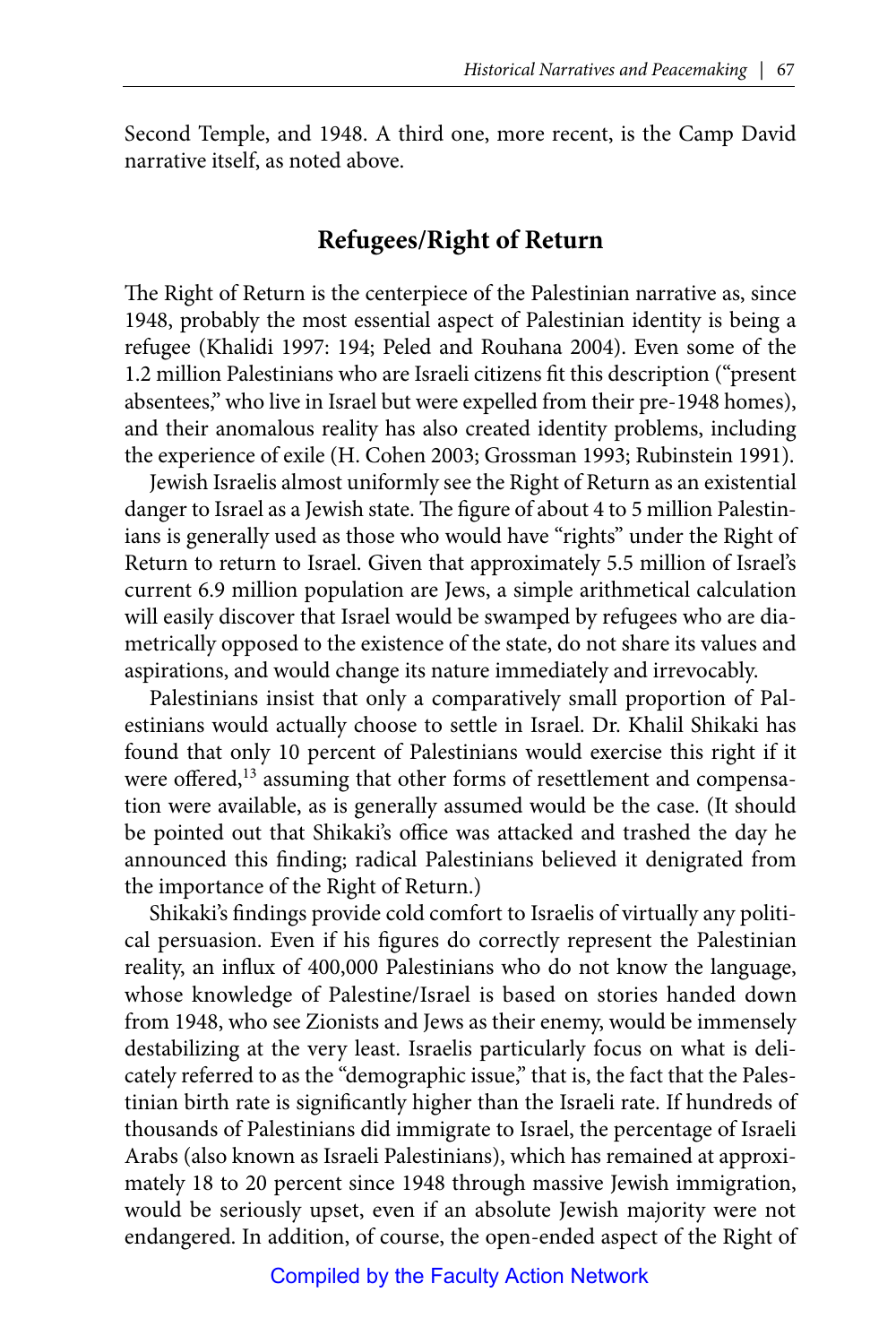Return, which would give all Palestinians and their descendants the indefinite right to return to Israel, would be seen as a naked sword hanging over Israel's existence.

On a purely political level, such a development would be strenuously opposed by virtually all Israeli Jews. Additionally, as a practical matter, it might well be opposed by significant parts of the Israeli Arab population, on whom much of the resettlement responsibility would fall, though they might ideologically approve. In any case, it has no serious possibility of being approved by any conceivable Israeli government.

As Friedman (2003: 62–69) points out in her insightful article, the Right of Return is treated by both sides as a zero-sum proposition. She correctly refers to it as a dialogue of the deaf; as the categories being employed by each side to discuss it are meaningless to the other. She has also perceptively pointed out that Palestinians are "entrapped in their demand to recognize the Right of Return" (ibid.: 67). This is both the difficulty and the opportunity of the Right of Return issue.

What has not yet formally been done is the separation of the Right of Return from the 'Reality of Return'. It is in the recognition that these are two very distinct issues that the concept of narrative is essential.

For Israelis, as noted above, the Palestinian Right of Return is seen primarily as a direct invitation to the destruction of Israel. However, it goes beyond that and enters an important part of the Israeli narrative, even to the extent of being existential. For Israelis, the War of Independence is seen in pure, almost holy terms. The Israeli narrative regards it purely as a matter of self-defense. What has always been more difficult is to reconcile the flight of 600,000 to 700,000 Palestinians and the refusal to allow their return. In ordinary Israeli discourse, it is accepted that they fled "voluntarily" in order to make room for Arab armies, on orders from Arab leaders. Little evidence of such orders has been uncovered.

Even Israelis who ridicule the idea of voluntary flight defend the refusal of the Right of Return as a matter of allowing Israel to survive. For example, Rabbi Arthur Hertzberg (2003), a prominent liberal American Zionist leader who was in Israel in 1949, notes in his memoirs: "Everyone knew that the official story ... was simply not true" (ibid.: 200).<sup>14</sup> He records how, nevertheless, it became the generally accepted belief, and was not widely challenged in Israel until the writings of the revisionist ("new") historians in the 1980s.

Yossi Alpher (2001), a prominent writer on security issues and former Mossad official now identified with the Israeli peace camp, reflects moderate opinion in writing: "The demand by the Palestinian leadership that Israel acknowledge, in some form, the refugees' right of return, appeared to Israelis to reflect an insistence that, at least at the level of principle, the Jewish state was 'born in sin' … But how can Israelis make peace with the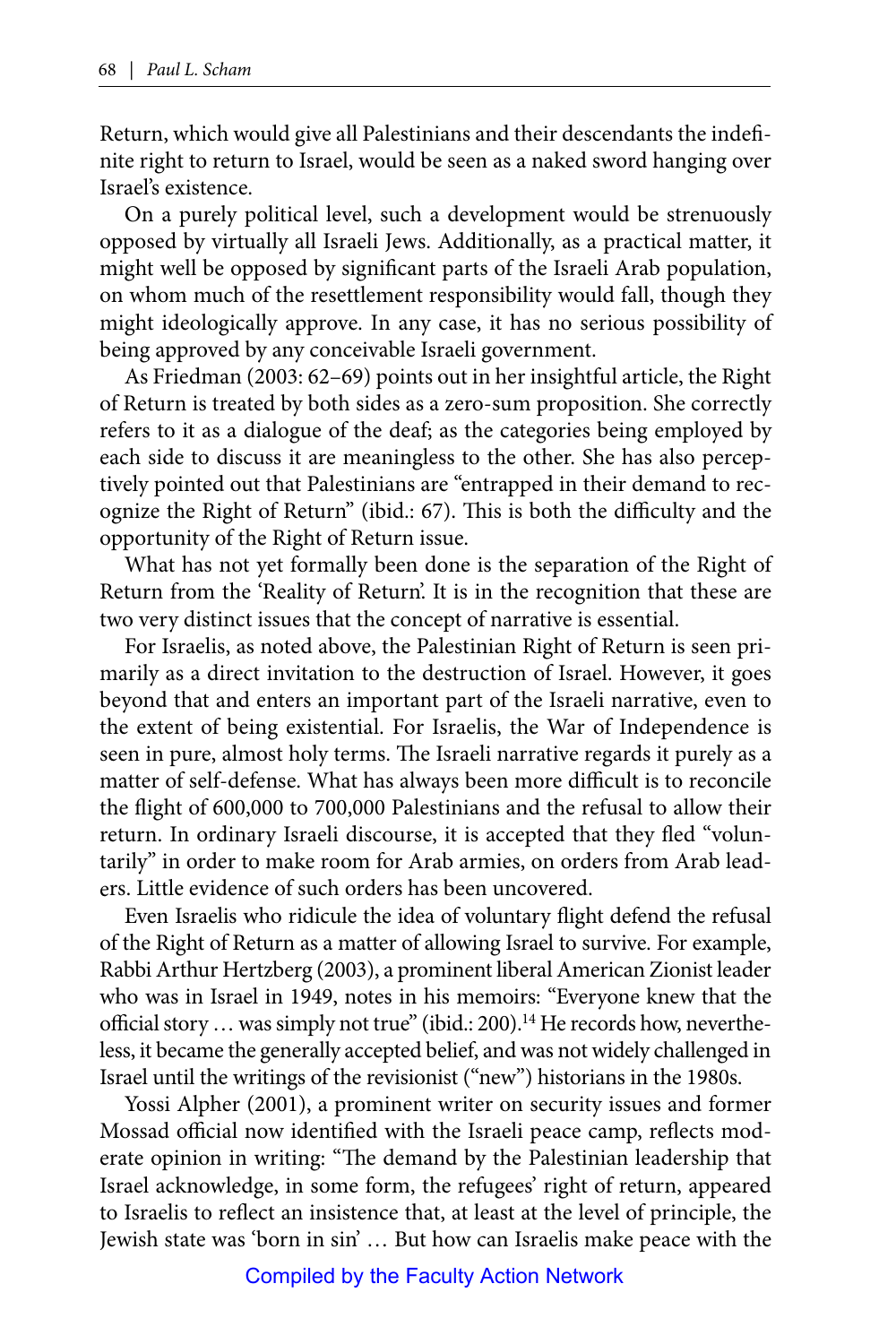Palestinians when the latter insist on conditions regarding refugees that actively negate Israel's core identity as a Jewish state?"

If it were a matter of coming to a compromise on land or numbers, this might be attainable. However, Israelis are convinced that Arabs are unwilling to accept an essential aspect of Israel—namely, the historical importance of a Jewish state—and would continuously regard it as illegitimate and an interloper in the Middle East. Palestinian ambiguity on this issue was a continual source of frustration and suspicion even during the Oslo process.

Additionally, of course, Israelis see any recognition of the Right of Return as starting on a slippery slope. Israeli acceptance of the claim, even in theory, according to this view, would encourage rather than discourage Palestinian irredentism and indefinitely open up Israel to claims by Palestinians seeking to return, even if limited by treaty (ibid.).

# **Unpacking Jerusalem**

The equally thorny issue of Jerusalem also comprises a clear tangible element; namely, the control of the biggest city west of the Jordan River, which is also strategically located between the north and south. It is difficult to go from Hebron to Nablus without passing through the Jerusalem area. There is also the control of hundreds of thousands of people. For Palestinians, it is the cultural center of their society, home to much of the intellectual and professional class, and a major economic asset.

However, the symbolic value of Jerusalem outweighs these factors. Both sides see it as embodying both their national and religious aspirations, both their past and their future. Palestinian nationalism has taken a course, not completely coincidentally, quite similar to Zionism, and has increasingly fused nationalism and religion, even for the nonreligious. Thus, even those who would never want to pray at the *Haram al Sharif* or the *Kotel* (the Western Wall of the destroyed Second Temple) feel passionately that to give up possession and sovereignty over those sites would be to betray both their religion and their national aspirations.

An illustration of the damage that unreflective reference to one's own narrative can do was provided by Yasir Arafat's well-publicized announcements that the Jewish Temple probably never existed and, if it did, it was in Nablus (Morris 2001). Arafat was, presumably, repeating a well-worn aspect of Palestinian belief. One may suspect that he had little idea of the real-life damage his words would do. First, this is bad history, as there is every reason to believe not only that the Temple existed, but that the *al-Aqsa* Mosque was built on the site largely because Muslims believed it was the site of the Temple (see Grabar 1978). Second, it was worse statesmanship, as it convinced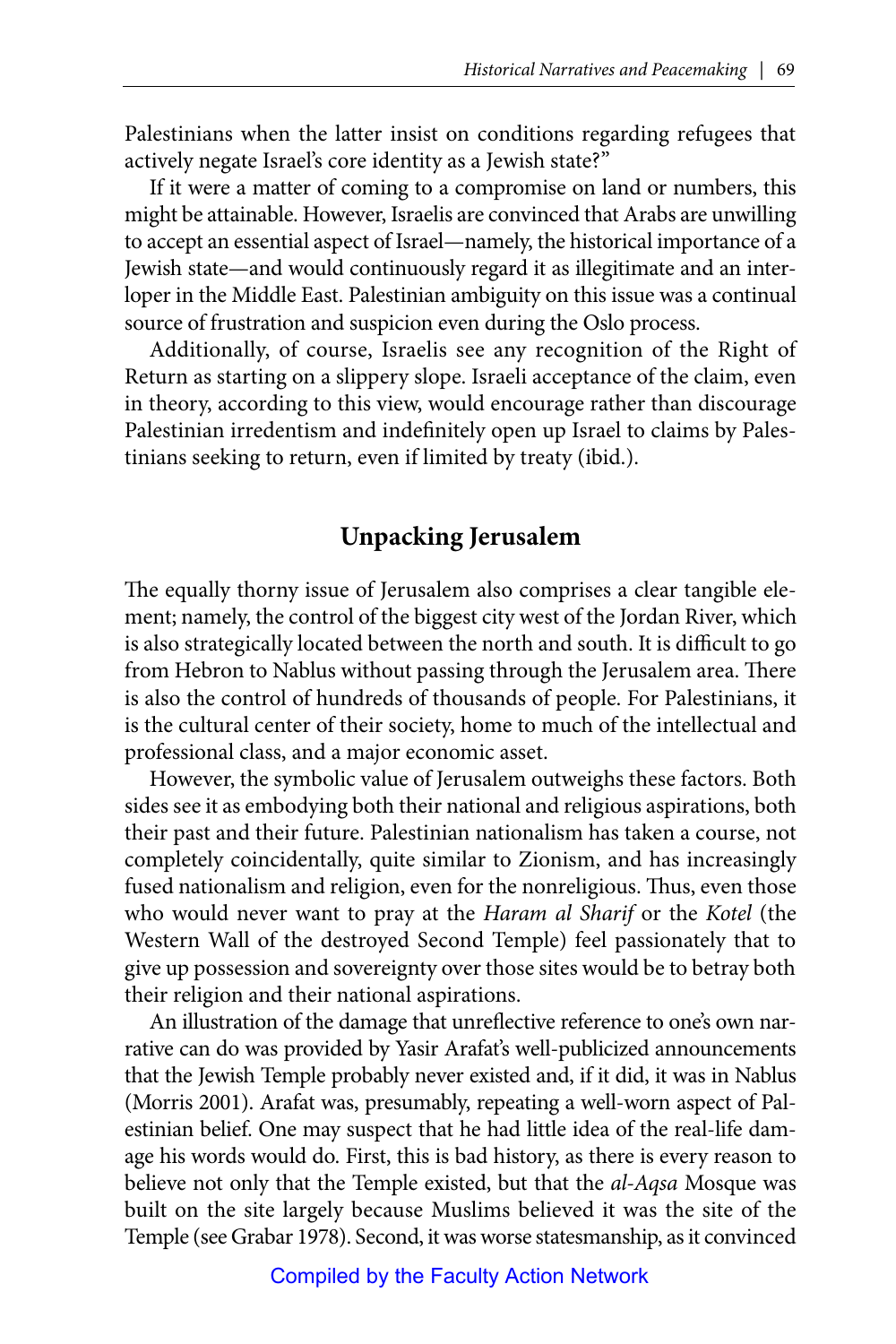Israelis that Arafat would never accept an integral part of their own legitimacy, namely, the Jewish connection to Jerusalem. His statement made all Israelis that much more unwilling to even consider giving up their holiest shrine to Palestinian control. But it is also a vivid example of the connection between the historical narratives of the two sides and peacemaking.

The Geneva Accord, the non-official peace blueprint drawn up with European support in 2003, dealt with this issue by dividing the city between Arab and Jewish sections, and creating a special regime for the 'holy Basin', which includes most of the Holy sites. In contrast to its matter-of-fact treatment of the Right of Return, it devoted a full article to it, and emphasized the holiness of the site to Islam, Christianity, and Judaism, thus explicitly recognizing aspects of the narrative of each side (Geneva Accord 2003: Article 6).

### **The Narratives and Peacemaking**

The narratives of the conflict are usually considered "soft" problems of the sort that will fall into place once the real issues are settled. Anyone familiar with the conflict immediately recognizes that Israelis and Palestinians have different versions of their history, but this is usually considered to be a symptom of their disagreements, and symptoms by definition disappear once the illness is cured (see, for example, Wasserstein 2002).15 The Declaration of Principles, the first public document of the Oslo process, does not discuss the issue of reconciliation at all, based on the assumption that the specifics of assumption would necessarily lead to reconciliation. However, Uri Savir's (1999) book on the Oslo process clearly emphasizes the long conversations in the Oslo woods that preceded the negotiations and allowed him to see Palestinians as people, thus opening the door to direct negotiations. Nevertheless, the document he helped draft was full of specifics, but left the narratives to fate. The vast majority of Israelis and Palestinians thus had no real opportunity to hear and understand the narrative of the other side.

The other important peace documents of the Oslo process, similarly, were long on specifics but short on finding a way for intercommunal understanding. By the time of the Wye Agreement in 1998, \$10 million was budgeted for non-governmental organization (NGO) peace projects, but this money was not a priority, and the first deadline for projects was, ironically, the month after the al-Aqsa intifada began (later extended).

It is only since Camp David's failure that references to the narratives of the two sides appear in the record. The report on the Taba negotiations of January 2001 prepared by UN Special Representative Moratinos did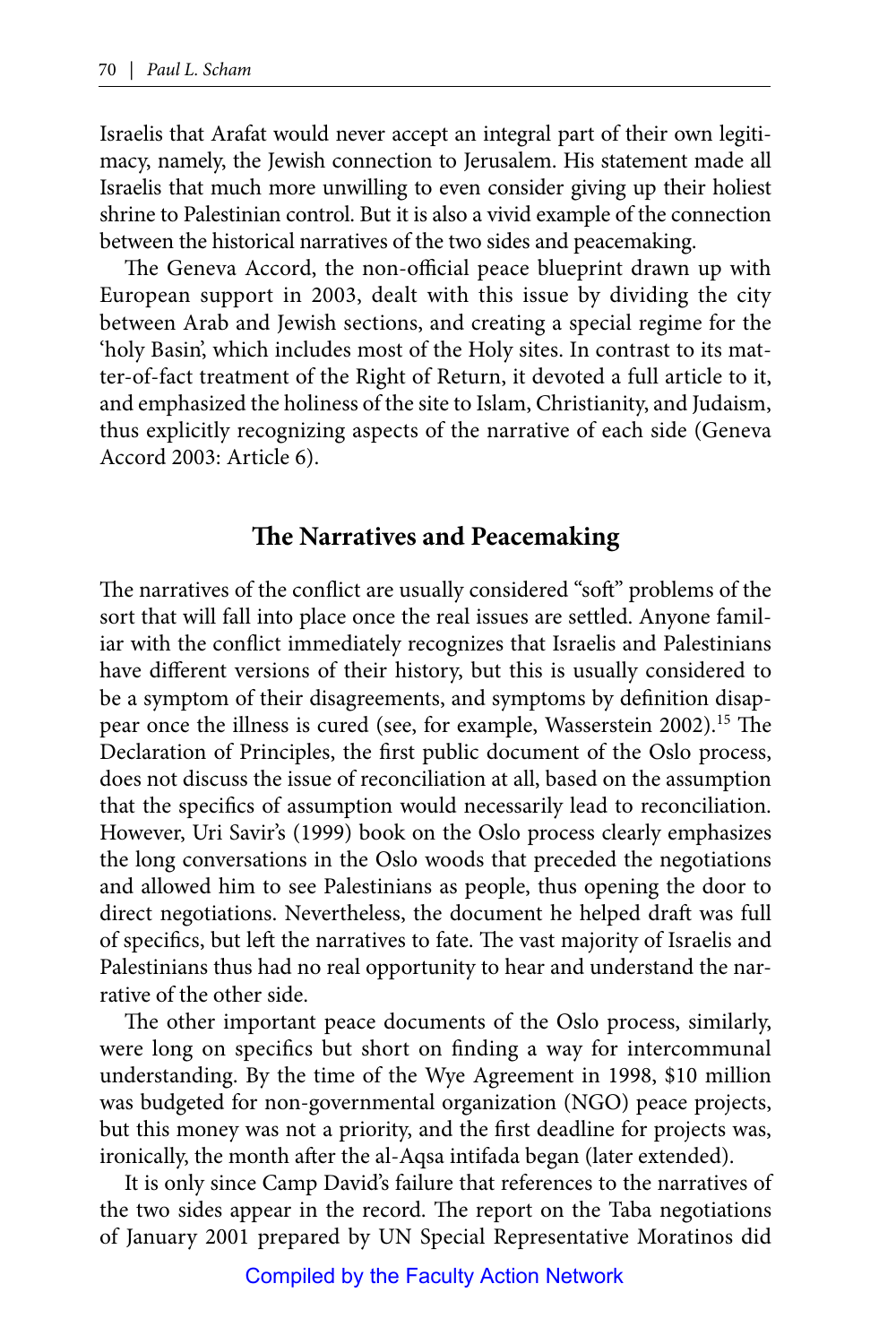contain one sentence on the issue. It is illuminating in its vagueness: "The Israeli side put forward a suggested joint narrative for the tragedy of the Palestinian refugees. The Palestinian side discussed the proposed narrative and there was much progress, although no agreement was reached in an attempt to develop an historical narrative in the general text."16 It should be noted, parenthetically, that a "joint narrative of the Palestinian refugees" would almost be equivalent to squaring the circle. The fact that this sentence appears shows that it was probably not well thought out.

By the time of the conclusion of the unofficial "Geneva Accord" in October 2003, the problem of narratives began to be recognized, and the Accord does devote a section (Article 7(14)) to "Reconciliation Programs." However, this is clearly meant as a post-conflict afterthought which would be carried out in a manner to be determined after peace is accepted. Narratives are seen as part of the aftermath of peace. However, the Accord is unusual in that reconciliation is given any space at all.

Gil'ad Sher, who was one of the principal Israeli negotiators at Camp David and a confidant of Ehud Barak, wrote almost two years after the failed summit, "The Palestinian concept [at Camp David] was not monolithic, but can be generalized as based on emotions of justice and grievance, and on the exploitation of political negotiations as an additional phase in a clash of cultures and as an instrument for righting an historical wrong" (Sher 2002).

Sher clearly meant that as a description of a nonviable negotiating position, explaining why it was impossible for Israel to reach an agreement with the Palestinians at Camp David, but if Israel were to recognize and deal with this "concept," negotiations would have a considerably better chance of succeeding. However, both sides appear to consider the narratives a zero-sum matter. As shown, recognition of any legitimacy to the claim of the other is seen as a prelude to cultural, if not national, suicide. This perception deserves reexamination and needs to be considered as part of any ongoing diplomatic peace process, not as a cultural afterthought.

# **Recognition of Narratives?**

Is it possible to have a compromise narrative that can recognize the national narratives of both sides? Palestinians and some of the Israeli revisionist historians have maintained this is possible. Ilan Pappe, perhaps the most radical of the latter, has written what he calls a "bridging narrative," in which he argues that it is possible for Israelis to accept such a narrative (Pappe n.d.). Readers can decide for themselves whether this narrative indeed bridges the gaps or is a slightly redone Palestinian narrative.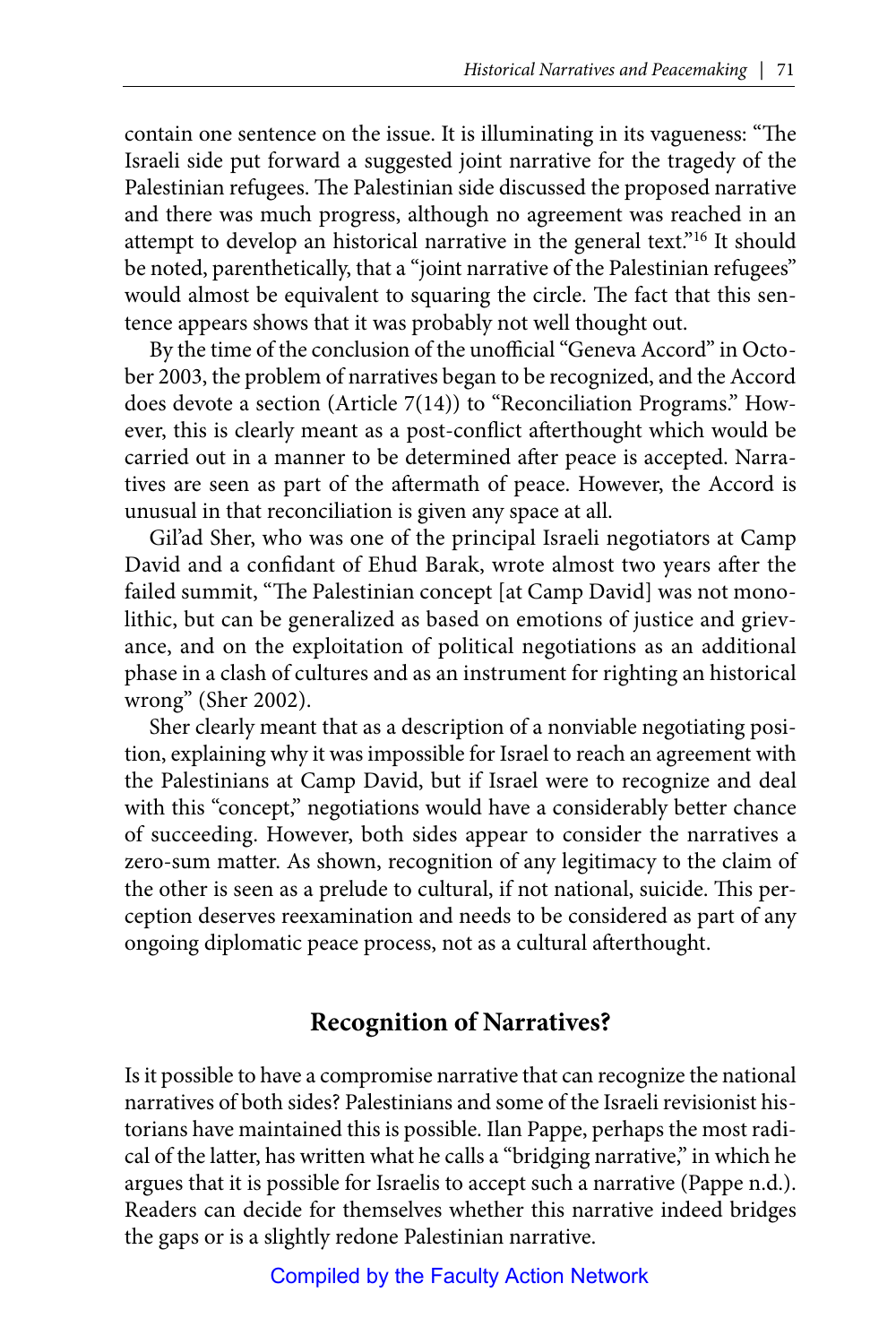However, Pappe's attempt raises two major questions about this whole process that are worth considering, namely, what is the role of the historian with regard to narrative, and is a joint narrative a useful exercise?

In the conception of narrative presented here, the historian has one voice among others. Obviously, it is an important one, as, by definition, he or she is, by training and vocation, concerned with studying the past and presenting it through teaching and publication. However, the narrative is the property of the society as a whole. It is not unusual for historians, as with all academics, to depart from the societal consensus and reach different conclusions. That is legitimate, but even if it could be imagined that most Israeli historians accepted Pappe's work, that would probably have only a fairly minor effect on society.

As is well-known, Israel has spawned in the last fifteen years a considerable group of revisionist historians whose work takes into considerable account, though to greatly varying degrees, of the Palestinian narrative (Shapira and Penslar 2002; Silberstein 1999).17 It has also led to extensive controversy within Israeli society. Since the beginning of the Intifada, the influence of the 'post-Zionist' and revisionist critics seems to have diminished in society, though it is still strong within Israeli universities (see, for example, Livneh 2001).

However, the conventional Israeli narrative, though certainly more malleable than a generation ago, is still unmistakably Zionist (ibid.). New historians have had an effect, but the ethos of the society still holds on to a fairly pristine view of the War of Independence. Thus, Pappe cannot bypass society, even were he to convince all Israeli professional historians to subscribe to his bridging narrative.

It is argued here that Pappe's work has had little effect on the conventional Israeli narrative, while Benny Morris's has been significant. This is precisely because Pappe largely dismisses the Zionist narrative, while Morris critiques it by exposing warts but does not throw it out. It can also be argued that Morris's political shift in late 2004, culminating in his famous (or notorious) interview in *Ha'aretz,* discussed above, where he freely discusses Israeli atrocities in the 1948 war but argues they were necessary, also made his views more palatable to the parts of Israeli society that had completely rejected them.

Of course, it is essential to recognize that Israeli society also embraces a number of sub-narratives, often connected with policy prescriptions. It would be a major misreading of the society to see it as monolithic; the conventional narrative distilled in appendix A includes simply the basics. There is no one 'guardian of the narratives'. Jonathan Rynhold (2001: 33– 52) has put forward an impressive typology of Israeli views, denominating them as Ultra-Nationalism, Conservativism, Statism, and Progressivism.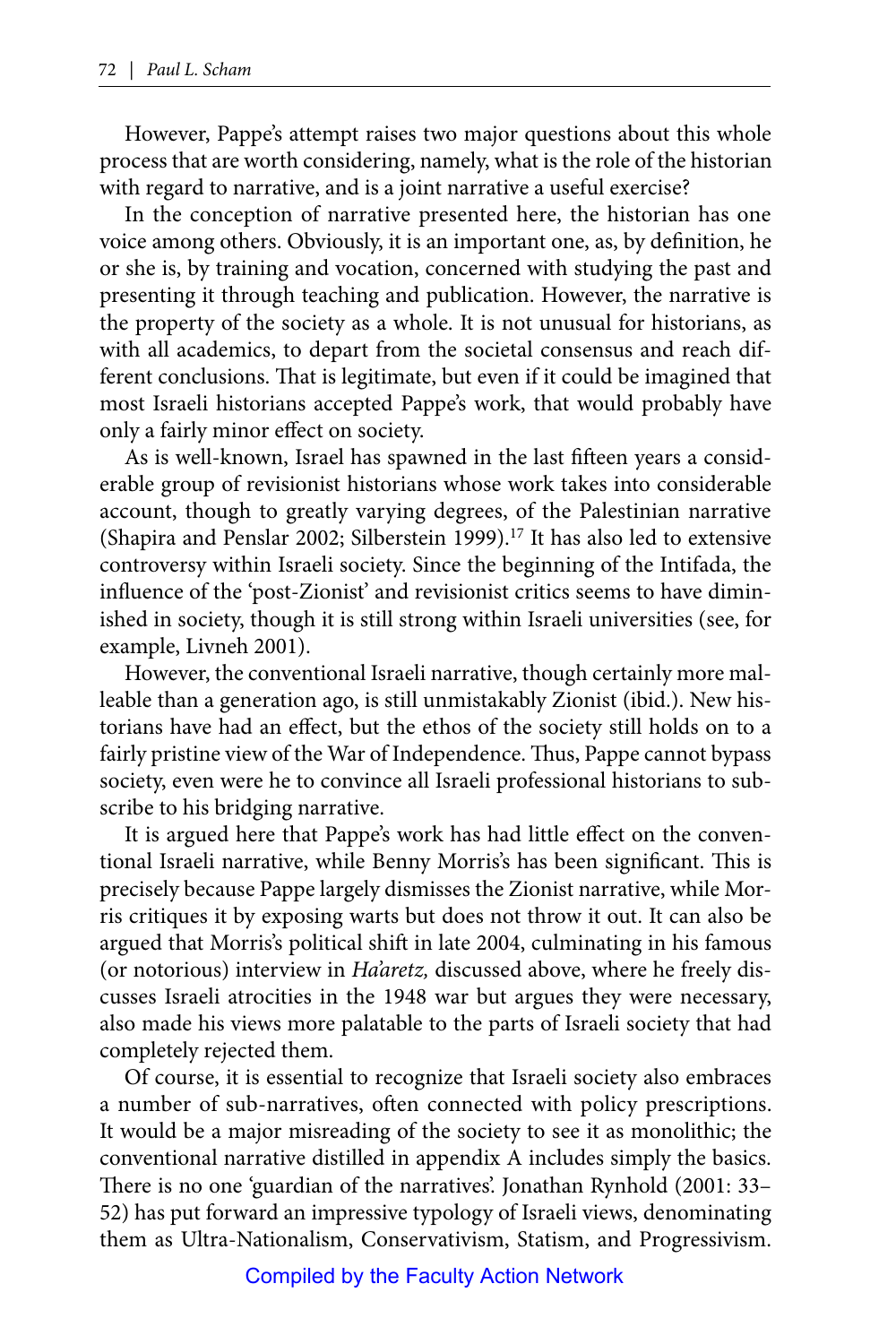Although not focusing primarily on their historical narratives, the different perceptions of history are inescapable, and dealing with those perceptions, even among Israelis, is a major undertaking.

In the current state of conflict on all levels, a joint narrative between Israelis and Palestinians would seem to be an impossibility. It would necessarily be either so general as to be useless, or, like Pappe's, be so close to the narrative of one side as to render it foreign to the other. On the other hand, the narrative can be understood in appreciably softer terms than those, for example, presented in the appendix to this article.

It is worth noting that Israeli and Palestinian intellectuals did make major efforts to reach out to each other during the Oslo period. Maddy-Weitzman's (2002) chronicle of these efforts serves as a necessary caution as to the difficulty of making peace when peace-oriented intellectuals and academics are too far away from the mainstreams of their own societies. Both groups believed that their counterpart intellectuals on the other side represented a far greater portion of society than was actually the case, and both were angry and disillusioned even before Camp David, and certainly after the commencement of the Intifada, when both sides rallied around their own flags to some degree.

This tale is worth remembering for those who are tempted to overemphasize the role of the 'new historians' or post-Zionists in general in shaping Israeli thinking. While they have had an undoubted impact on the intellectual class and have brought about a major reevaluation of Israeli historical thought, even for those who do not accept all their premises, their impact on the historical narrative has been much more limited. And most of them would probably not go as far as Pappe in thinking a joint narrative is currently possible. Obviously, the societies would have to change considerably, both in perception of themselves, and in their perceptions of the 'other', for this to be effective.

# **What Can Be Done?**

The policy problems cannot be solved until there is a conceptual change. That is, there needs to be recognition on the part of policy- and opinion-makers on both sides that peace is not attainable unless ideology, as well as territory, is the subject of compromise. This is not utopian; on the contrary, it is both achievable and essential. However, it is not a matter of either side foregoing its national dream. Rather, the Zionist dream, including peace, cannot be fulfilled unless a full Palestinian state is established. Likewise, the Palestinian dream of statehood and independence cannot, under any foreseeable circumstances, be established and maintained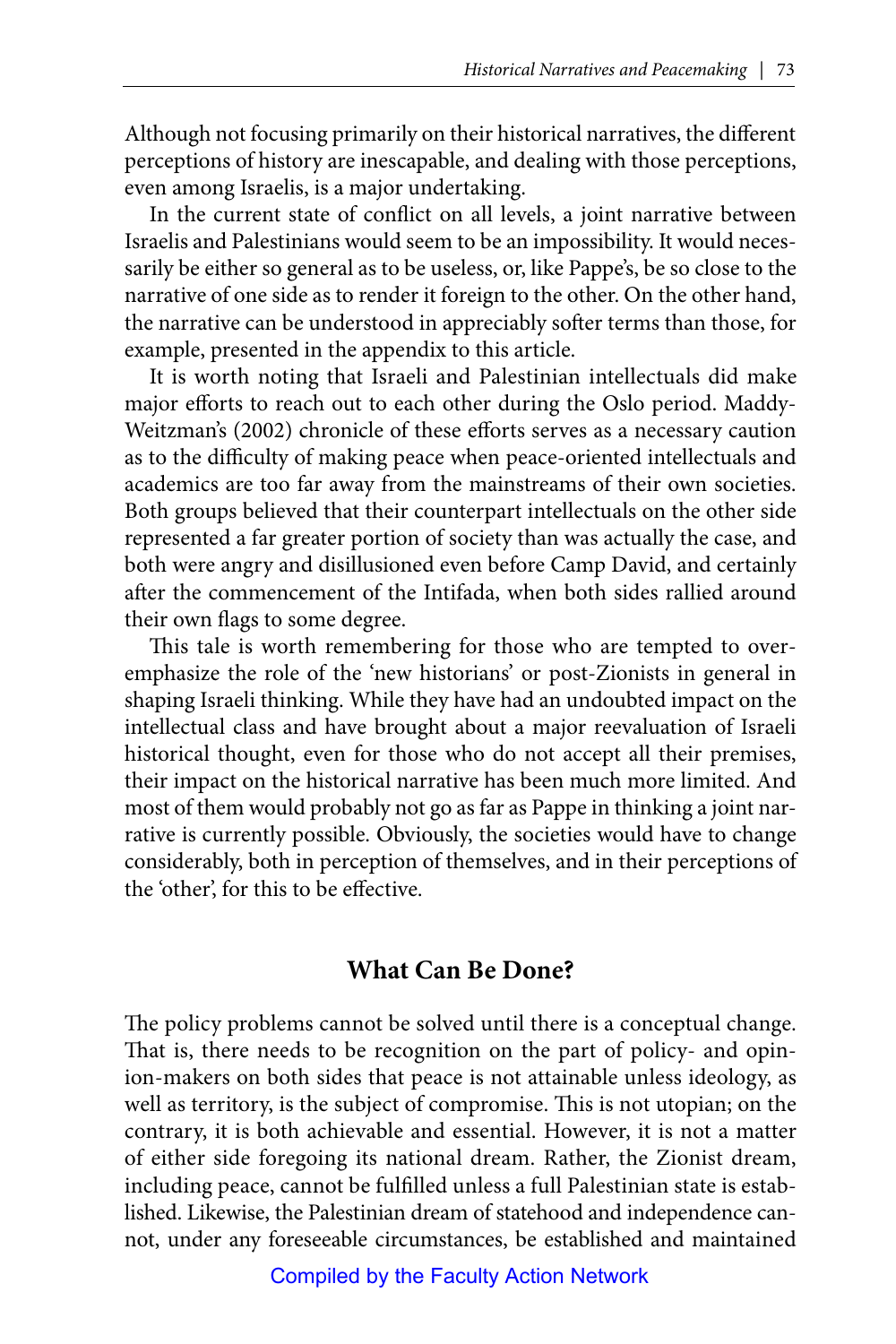until full, not nominal, recognition of Israel is part of the package, and the Palestinian state is both willing and able to control its rejectionists by whatever means are necessary.

One of the main critiques of the Oslo process as a whole is that large parts of the population, on both sides, did not feel included by them. This was ignored by both Israel and the Palestinian Authority, to their cost. The rejectionists on both sides were neither included nor successfully repressed, and, working for similar objectives though deadly enemies, were the main reason that the peace process failed.

Though the current tendency is to disparage Oslo, the Oslo agreements accomplished at least one major change—it led to the recognition of the nationhood of and by both sides, if not of the narrative underlying the nationhood. Of course, this was the culmination of a process that had lasted forty-five years and more. But it should not be forgotten that it was only in 1988 that the Palestinians, with difficulty, accepted the concept of a two-state solution, and it was only with the signing of the Declaration of Principles in 1993 that Israel negotiated with the PLO, thus implicitly accepting that the PLO was negotiating on behalf of a people.

This change must not be underestimated. Despite all of the bitterness that has accompanied the breakdown of the peace process, the majority of Arabs, including Palestinians, accept that Israel is there and existing, and that it will be there for the foreseeable future. Likewise, the vast majority of Israelis realize that the Palestinians constitute a nation. Neither side likes this recognition of the other (many feel things were much clearer and simpler when the other's existence was denied), but it is there in popular consciousness.

There are many on both sides who attribute the current situation to that recognition. However, the recognition shows that reality is the midwife of change, and that change in firmly held beliefs is possible. In other words, the problem with Camp David was that it did not, for a variety of reasons, take it own logic far enough and follow Kelman's (1992) advice urging the recognition not just of the other side, but of its historical narrative as well. Both sides have been hoping and assuming that they could sidestep the vexing question of the legitimacy of the other side, since ultimately neither believes in it. Of course, it is unlikely that the Palestinians will acknowledge the historical logic of Zionism or that Israel will accept full responsibility for the *Naqba.* However, the paradigm set it in this article requires nothing of the sort. The crucial concept is *acknowledgment*, not evasion and willful ignorance. Both sides, while readily conceding the other exists, would prefer to apply the World War II or Vietnam paradigms, as discussed above, ignoring the fact that they still have to live with the other side. Israelis, in fact, are hoping that the barrier being built between them and the Palestinians will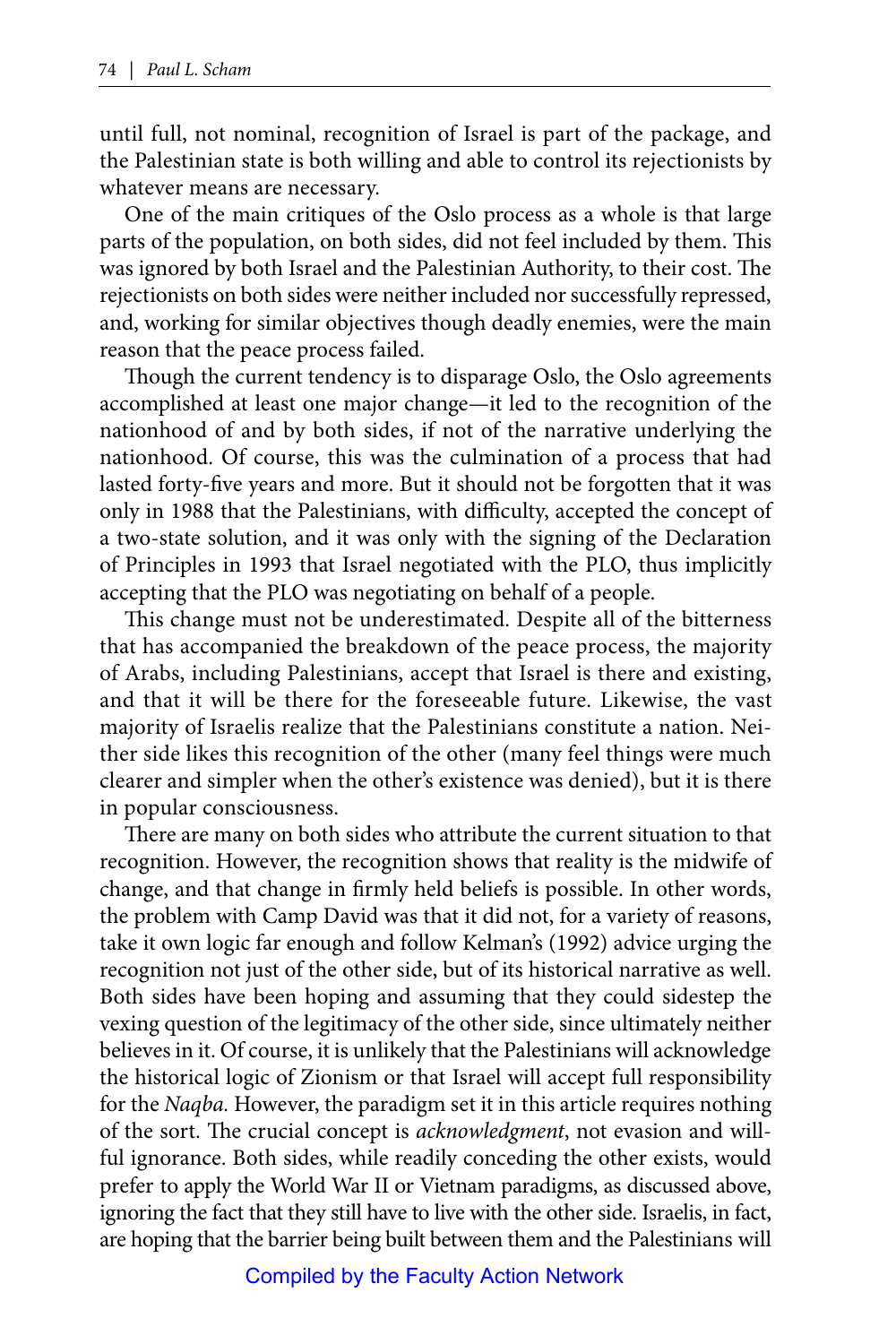prevent them from having to deal with Palestinians at all, let alone their narrative. The thesis propounded here predicts that that effort will also turn out to be quixotic.

It is perhaps equally quixotic, but the dialectic process set out here could lead to another result that recognizes and acknowledges the contradictions between the two narratives rather than attempting to overcome or ignore them. The logical result of that might well be an Israeli state that would celebrate Israeli Independence on the fifth day of the Hebrew month of *Iyar,* as it is currently commemorated in Israel, and also acknowledge with sadness *Naqba* Day on the fifteenth of May, as it is currently mourned among Palestinians. Perhaps this might eventually be the only realistic way of putting the conflict to rest.

#### **Notes**

- 1. This chart is taken from my recently published book (Scham, Salem, and Pogrund 2005). Available at<http://www.lcoastpress.com>.
- 2. Professor Nathan Brown has performed perhaps the most complete academic studies of the Palestinian curriculum. His report, which concludes that the charges of Palestinian incitement against Israel has been seriously exaggerated, is at [http://www.geocities.com/nathanbrown1/Adam\\_](http://www.geocities.com/nathanbrown1/Adam_Institute_Palestinian_textbooks.htm) [Institute\\_Palestinian\\_textbooks.htm](http://www.geocities.com/nathanbrown1/Adam_Institute_Palestinian_textbooks.htm). The opposite point of view, claiming that Palestinian textbooks are anti-Israel and anti-Semitic, can be found at the Web site of the Center for Monitoring the Impact of Peace (CMIP 2002).
- 3. See the approving editorial (*Jerusalem Post* 2001).
- 4. Polls have consistently shown that considerable majorities on both sides have long accepted the two-state position in principle, though of course, at various times, majorities have also accepted violence by their own side. See, for example, the series of polls conducted since July 2002 by the Harry S. Truman Research Institute for the Advancement of Peace of the Hebrew University of Jerusalem and the Palestinian Center for Policy and Survey Research [\(http://truman.huji.ac.il/\)](http://truman.huji.ac.il/). The poll directors are Dr. Jacob Shamir and Dr. Khalil Shikaki, respectively. For the most recent Palestinian poll showing these results, see the Web site of the PSR [\(http://www.](http://www.pcpsr.org/survey/polls/2005/p15ejoint.html) [pcpsr.org/survey/polls/2005/p15ejoint.html\)](http://www.pcpsr.org/survey/polls/2005/p15ejoint.html). Other polls show similar, sometimes even more optimistic, results. See, for example, the poll dated 10 December 2002, conducted and published by Search for Common Ground (2002), showing large majorities for peace on both sides ([http://](http://www.sfcg.org/News/Dec2002PollRelease-English.pdf) [www.sfcg.org/News/Dec2002PollRelease-English.pdf](http://www.sfcg.org/News/Dec2002PollRelease-English.pdf)).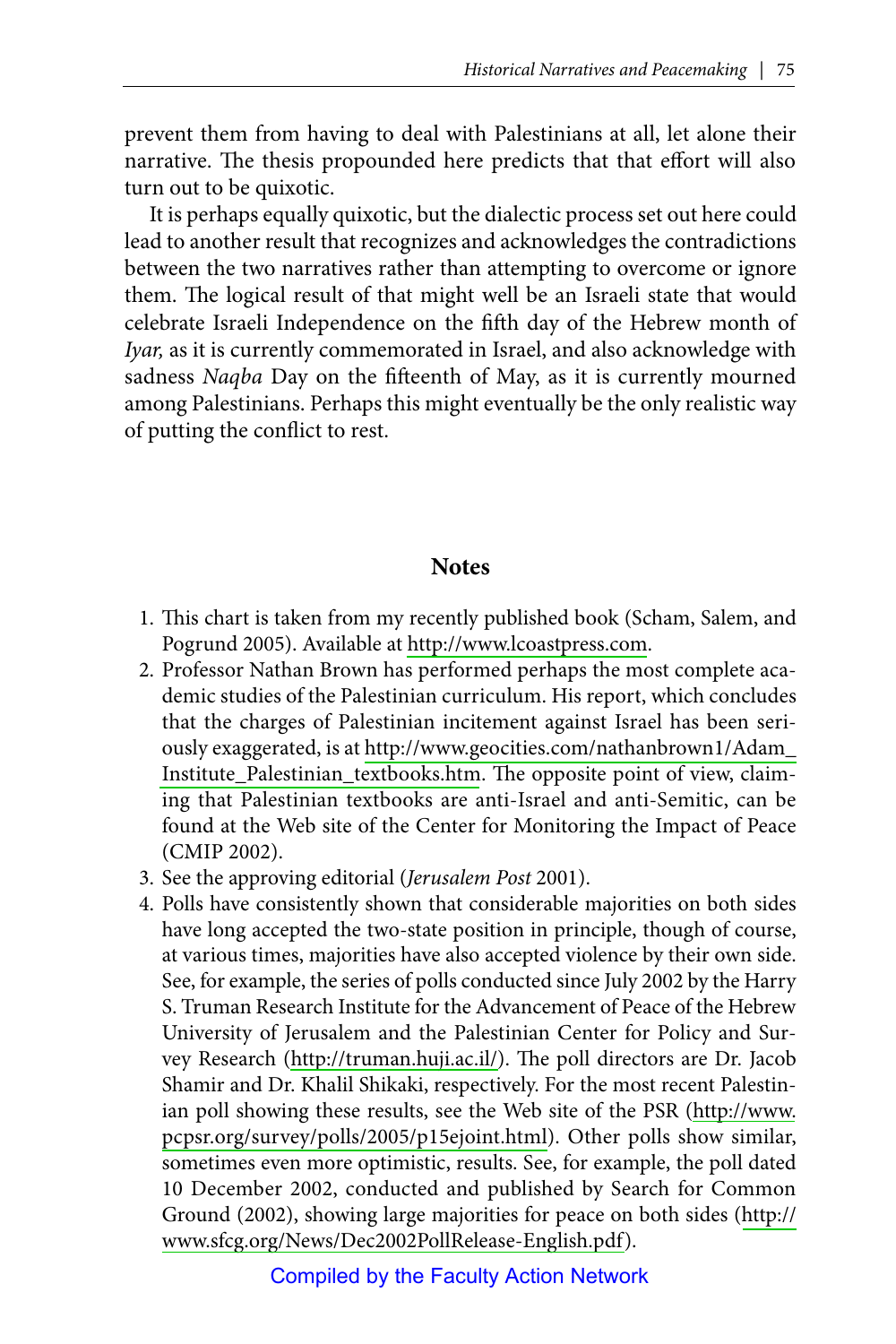- 5. The Ayalon-Nusseibeh Agreement (Ayalon and Nusseibeh 2002) calls for Jewish "return" to Israel and Palestinian "return" to Palestine [\(http://www.](http://www.fmep.org/documents/briefing_Nusseibeh-Ayalon_12-12-03.html) [fmep.org/documents/briefing\\_Nusseibeh-Ayalon\\_12-12-03.html](http://www.fmep.org/documents/briefing_Nusseibeh-Ayalon_12-12-03.html)).
- 6. In the sense as used pervasively in the classic by Sellar and Yeatman (1997).
- 7. Although focusing on the Israeli-Palestinian conflict, Rasler does not, in her discussion of the causes for the Oslo peace process, focus on changes in ideology or historical perceptions, but rather confines herself to more conventional factors, including (among many others) stalemates, peace initiatives, shifts in public opinion, mutual trust and credibility, and leadership. All of these are demonstrably relevant to making peace. However, I would argue that the deeper factors discussed here helped destroy the process, which was occurring as Rasler's article was being published.
- 8. The process of eliminating Nazi ideology was a major preoccupation of the Occupation forces in Germany. See American Joint Chiefs of Staff Directive (JCS) 1067, which provided guidance for reconstructing German education [\(http://usa.usembassy.de/etexts/ga3-450426.pdf](http://usa.usembassy.de/etexts/ga3-450426.pdf)).
- 9. See, for example, the letter from Prime Minister Rabin to Yasir Arafat dated 9 September 1993 [\(http://www.mfa.gov.il/MFA/Peace+Process/Guide+to](http://www.mfa.gov.il/MFA/Peace+Process/Guide+to+the+Peace+Process/Israel-PLO+Recognition+-+Exchange+of+Letters+betwe.htm) [+the+Peace+Process/Israel-PLO+Recognition+-+Exchange+of+Letters](http://www.mfa.gov.il/MFA/Peace+Process/Guide+to+the+Peace+Process/Israel-PLO+Recognition+-+Exchange+of+Letters+betwe.htm) [+betwe.htm](http://www.mfa.gov.il/MFA/Peace+Process/Guide+to+the+Peace+Process/Israel-PLO+Recognition+-+Exchange+of+Letters+betwe.htm)).
- 10. The transcript is available at [http://telaviv.usembassy.gov/publish/peace/](http://telaviv.usembassy.gov/publish/peace/archives/2000/july/me0725c.html) [archives/2000/july/me0725c.html](http://telaviv.usembassy.gov/publish/peace/archives/2000/july/me0725c.html).
- 11. The complete and unabridged text is available at [http://www.mfa.gov.il/](http://www.mfa.gov.il/MFA/Peace+Process/Guide+to+the+Peace+Process/The+Palestinian+National+Charter.htm) [MFA/Peace+Process/Guide+to+the+Peace+Process/The+Palestinian+](http://www.mfa.gov.il/MFA/Peace+Process/Guide+to+the+Peace+Process/The+Palestinian+National+Charter.htm) [National+Charter.htm](http://www.mfa.gov.il/MFA/Peace+Process/Guide+to+the+Peace+Process/The+Palestinian+National+Charter.htm). The basis of any Jewish right to the possession of Palestine is explicitly denied in Article 20, which reads, in part: "Claims of historical or religious ties of Jews with Palestine are incompatible with the facts of history and the true conception of what constitutes statehood. Judaism, being a religion, is not an independent nationality."
- 12. See note 17.
- 13. Results of PSR Refugees' Polls in the West Bank/Gaza Strip, Jordan and Lebanon, Palestinian Center for Policy and Survey Research's (PSR), 18 July 2003 ([http://www.pcpsr.org/survey/polls/2003/refugeesjune03.html\)](http://www.pcpsr.org/survey/polls/2003/refugeesjune03.html). For an analysis of the poll and its interpretation criticizing Shikaki's methodology and conclusions, see Max Abrahms (2003).
- 14. Hertzberg (2003: 201) justifies the refusal to allow return after the war since those who did return would have been "a sullen, near-majority, bitter at its defeat, [that] would have been the source of permanent unrest in the new state."
- 15. Wasserstein neatly summarizes the history of the specific disagreements between the two sides, but does not consider, in his optimistic analysis, why the convergences are not leading to peace, and does not directly discuss the "intangibles" that are the subject of this article.
- 16. Moratinos Report Section 3.1 [\(http://www.mideastweb.org/moratinos.htm](http://www.mideastweb.org/moratinos.htm)).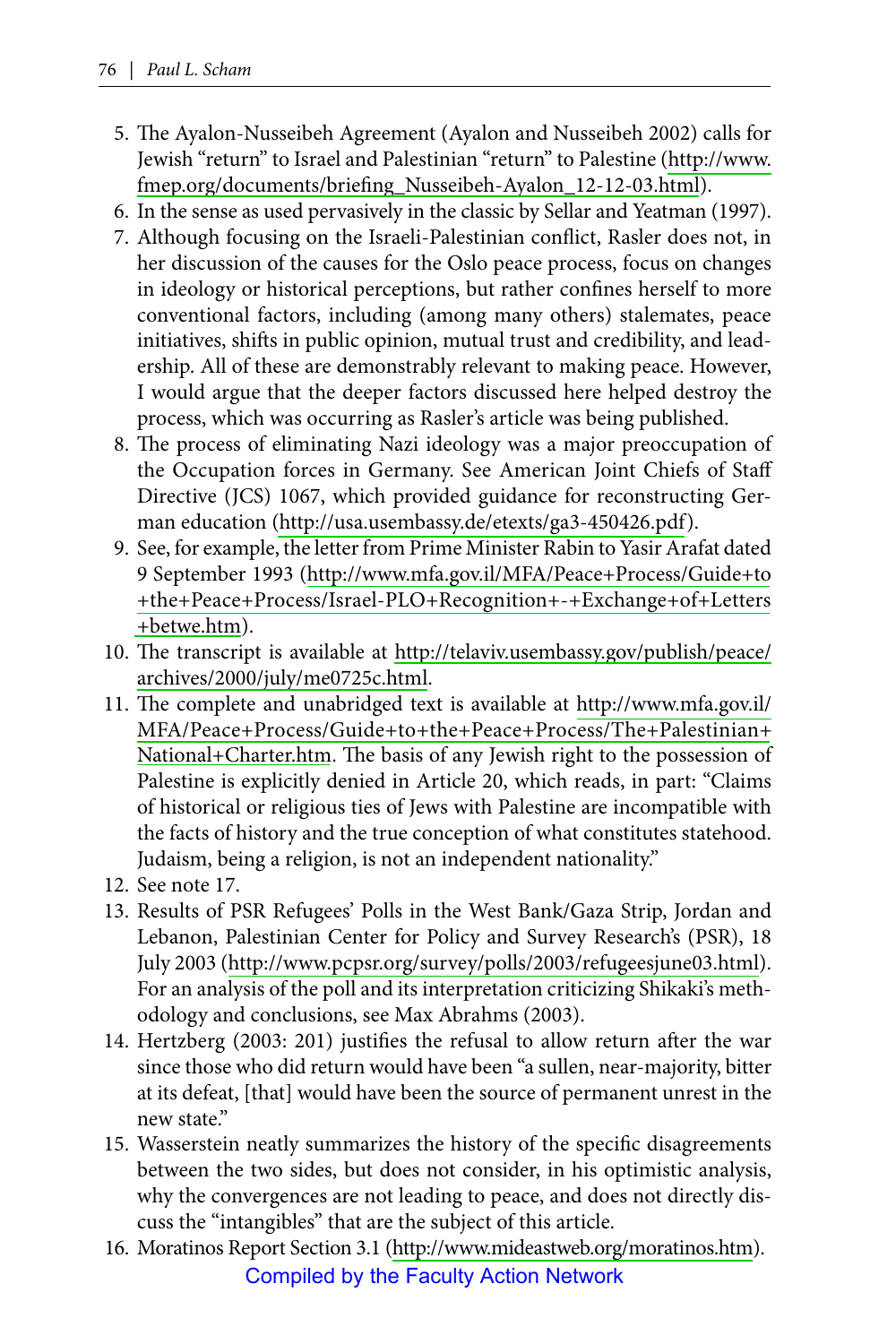17. See Silberstein (1999) for a positive discussion of the new historians and other "post-Zionist" critics, as well as Shapira and Penslar (2002) for a more negative assessment.

# **References**

- Abrahms, Max. 2003. "The Right of Return Debate Revisited. *Middle East Intelligence Bulletin,* August–September. [http://www.washingtoninstitute](http://www.washingtoninstitute.org/templateC06.php?CID=376). [org/templateC06.php?CID=376](http://www.washingtoninstitute.org/templateC06.php?CID=376).
- Adwan, Sami, and Daniel Bar-On. 2006. "PRIME's Sharing the History Project: Palestinian and Israeli Teachers and Pupils Learning Each Other's Narrative." In *Youth in Post-Conflict,* ed. S. McCoy-Levy. South Bend, IN: Notre Dame University Press.
- Agha, Hussein, and Robert Malley. 2001. "Camp David: The Tragedy of Errors." *New York Review of Books*, 9 August*.*
- Alpher, Yossi. 2001. "Refugees and the Right of Return." BitterLemons, 31 December. [http://www.bitterlemons.org/previous/bl170602ed22.html.](http://www.bitterlemons.org/previous/bl170602ed22.html)
- Avneri, Uri, and Nadim Rouhana. 2001. "The Rise of Israel's Right and the Failure of the Peace Movement." Palestinian Academic Society for the Study of International Affairs (PASSIA), 17 May. [http://www.passia.org/](http://www.passia.org/meetings/2001/17maytext.html) [meetings/2001/17maytext.html](http://www.passia.org/meetings/2001/17maytext.html) (accessed 19 July 2006).
- Ayalon, Ami, and Sari Nusseibeh. 2002. "Statement of Principles." HaMifkad HaLeumi, 27 July. <http://www.mifkad.org.il/en/principles.asp> (accessed 19 July 2006).
- Ben-Ami, Shlomo. 2001. "Insider Reflects on Failure of 2000 Camp David Summit." Jewish Virtual Library, 13 September. [http://www.jewishvirtual](http://www.jewishvirtual-library.org/jsource/Peace/benami2.html)[library.org/jsource/Peace/benami2.html](http://www.jewishvirtual-library.org/jsource/Peace/benami2.html) (accessed 19 July 2006).
- Brown, Nathan J. 2001. "Democracy, History, and the Contest over the Palestinian Curriculum." Prepared for Adam Institute, November. [http://www.](http://www.geocities.com/nathanbrown1/Adam_Institute_Palestinian_textbooks.htm) [geocities.com/nathanbrown1/Adam\\_Institute\\_Palestinian\\_textbooks.htm](http://www.geocities.com/nathanbrown1/Adam_Institute_Palestinian_textbooks.htm) (accessed 19 July 2006).
- CMIP (Center for Monitoring the Impact of Peace). 2002. "The Anti-Peace Orientation of PA Textbooks." November. [http://www.edume.org/react/](http://www.edume.org/react/brown.htm) [brown.htm](http://www.edume.org/react/brown.htm) (accessed 19 July 2006).
- Cohen, David. n.d. "Transitional Justice in Divided Germany after 1945." [http://ist-socrates.berkeley.edu/~warcrime/Papers/cohen-trans-justice](http://ist-socrates.berkeley.edu/~warcrime/Papers/cohen-trans-justice-germany.pdf)[germany.pdf](http://ist-socrates.berkeley.edu/~warcrime/Papers/cohen-trans-justice-germany.pdf) (accessed 19 July 2006).
- Cohen, Hillel. 2003. "Land, Memory and Identity: The Palestinian Internal Refugees in Israel." *Refuge* 21, no. 2: 6–13. [http://www.yorku.ca/crs/Refuge/](http://www.yorku.ca/crs/Refuge/Abstracts%20and%20Articles/Vol%2021%20No%202/cohen.pdf)  [Abstracts%20and%20Articles/Vol%2021%20No%202/cohen.pdf](http://www.yorku.ca/crs/Refuge/Abstracts%20and%20Articles/Vol%2021%20No%202/cohen.pdf).
- Coser, Lewis. 1961. "The Termination of Conflict." *[Journal of Conflict Resolu](http://www.ingentaconnect.com/content/external-references?article=0022-0027()5:4L.347[aid=7763514])tion* [5, no. 4: 347–353.](http://www.ingentaconnect.com/content/external-references?article=0022-0027()5:4L.347[aid=7763514])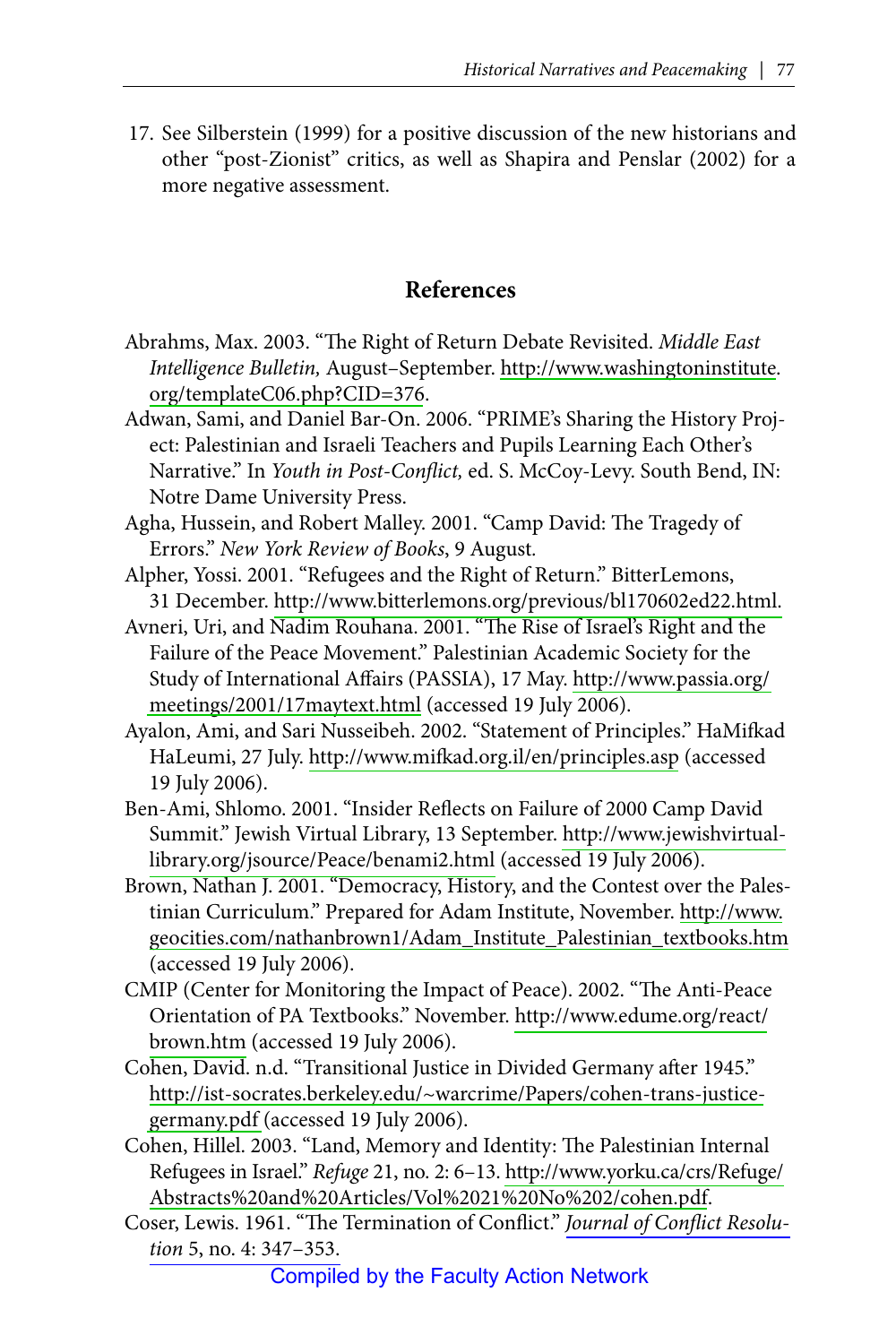- Cowell, Alan. 2005. "Palestinian, Israeli Urge End to British Academic Boycott." *New York Times*, 20 May, A-11.
- Federal Research Division of the Library of Congress. n.d. "Country Studies: Vietnam After 1975." [http://www.country-studies.com/vietnam/vietnam](http://www.country-studies.com/vietnam/vietnam-after-1975.html)[after-1975.html](http://www.country-studies.com/vietnam/vietnam-after-1975.html) (accessed 19 July 2006).
- Friedman, Adina. 2003. "Unraveling the Right of Return." *Refuge* 21, no. 2: 62–69. [http://www.yorku.ca/crs/Refuge/Abstracts%20and%20Articles/](http://www.yorku.ca/crs/Refuge/Abstracts%20and%20Articles/Vol%2021%20No%202/friedman.pdf) [Vol%2021%20No%202/friedman.pdf](http://www.yorku.ca/crs/Refuge/Abstracts%20and%20Articles/Vol%2021%20No%202/friedman.pdf).
- Geneva Accord. 2003. [http://www.geneva-accord.org/Accord.aspx?FolderID](http://www.geneva-accord.org/Accord.aspx?FolderID=33&lang=en) [=33&lang=en](http://www.geneva-accord.org/Accord.aspx?FolderID=33&lang=en).
- Grabar, Oleg. 1978. *The Formation of Islamic Art*. New Haven, CT: Yale University Press.
- Grossman, David. 1993. *Sleeping on a Wire: Conversations with Palestinians in Israel*. New York: Farrar, Strauss and Giroux.
- Hertzberg, Arthur. 2003. *A Jew in America.* San Francisco: Harper.
- *Jerusalem Post.* 2001. "Restoring Jewish-Zionist Education." 16 May.
- Kelman, Herbert. 1992. "Acknowledging the Other's Nationhood: How to Create a Momentum for the Israeli-Palestinian Negotiations." *[Journal of](http://www.ingentaconnect.com/content/external-references?article=0377-919X()22:1L.18[aid=7763517])  [Palestine Studies](http://www.ingentaconnect.com/content/external-references?article=0377-919X()22:1L.18[aid=7763517])* 22, no. 1: 18–38.
- Khalidi, Rashid. 1997. *Palestinian Identity: The Construction of Modern National Consciousness*. New York: Columbia University Press.
- Kimmerling, Baruch, and Joel S. Migdal. 2003. *The Palestinian People: A History*. Cambridge, MA: Harvard University Press.
- Lesch, Anne M. 2002. "Contested Historical Interpretations of Palestine: The Mandate Period and the 1948 War" (review). *Middle East Studies Association Bulletin,* Summer. [http://fp.arizona.edu/mesassoc/Bulletin/36-1/](http://fp.arizona.edu/mesassoc/Bulletin/36-1/36-1Lesch.htm) [36-1Lesch.htm](http://fp.arizona.edu/mesassoc/Bulletin/36-1/36-1Lesch.htm) (accessed 19 July 2006).
- Livneh, Neri. 2001. "Post-Zionism Only Rings Once." *Ha'aretz,* 21 September.
- Maddy-Weitzman, Bruce. 2002. *Palestinian and Israeli Intellectuals in the Shadow of Oslo and Intifada al-Aqsa*. Tel Aviv: The Tami Steinmetz Center for Peace Research of Tel Aviv University. [http://www.dayan.org/](http://www.dayan.org/PalestinianandIsraeliIntellectuals-bruce.pdf)  [PalestinianandIsraeliIntellectuals-bruce.pdf.](http://www.dayan.org/PalestinianandIsraeliIntellectuals-bruce.pdf)

Makovsky, David. 2003. "Taba Mythchief." *National Interest* (Spring): 119–129.

- Michels, Jeffrey. 1994. "National Vision and the Negotiation of Narratives: The Oslo Agreement." *[Journal of Palestine Studies](http://www.ingentaconnect.com/content/external-references?article=0377-919X()24:1L.28[aid=7763516])* 24, no. 1: 28–38.
- Moratinos, Miguel*.* 2001. "Report on the Taba Negotiations by the EU Special Representative to the Middle East Process." MidEastWeb GateWay, January. <http://www.mideastweb.org/moratinos.htm> (accessed 19 July 2006).
- Morris, Benny. [1987] 2004. *The Birth of the Palestinian Refugee Problem, 1947–1949*. Cambridge: Cambridge University Press.
	- \_\_\_\_\_\_. 1990. *1948 and After: Israel and the Palestinians*. Oxford: Oxford University Press.
	- \_\_\_\_\_\_. 2001. "Camp David and After: An Exchange: An Interview with Ehud Barak." *New York Review of Books,* 9 August.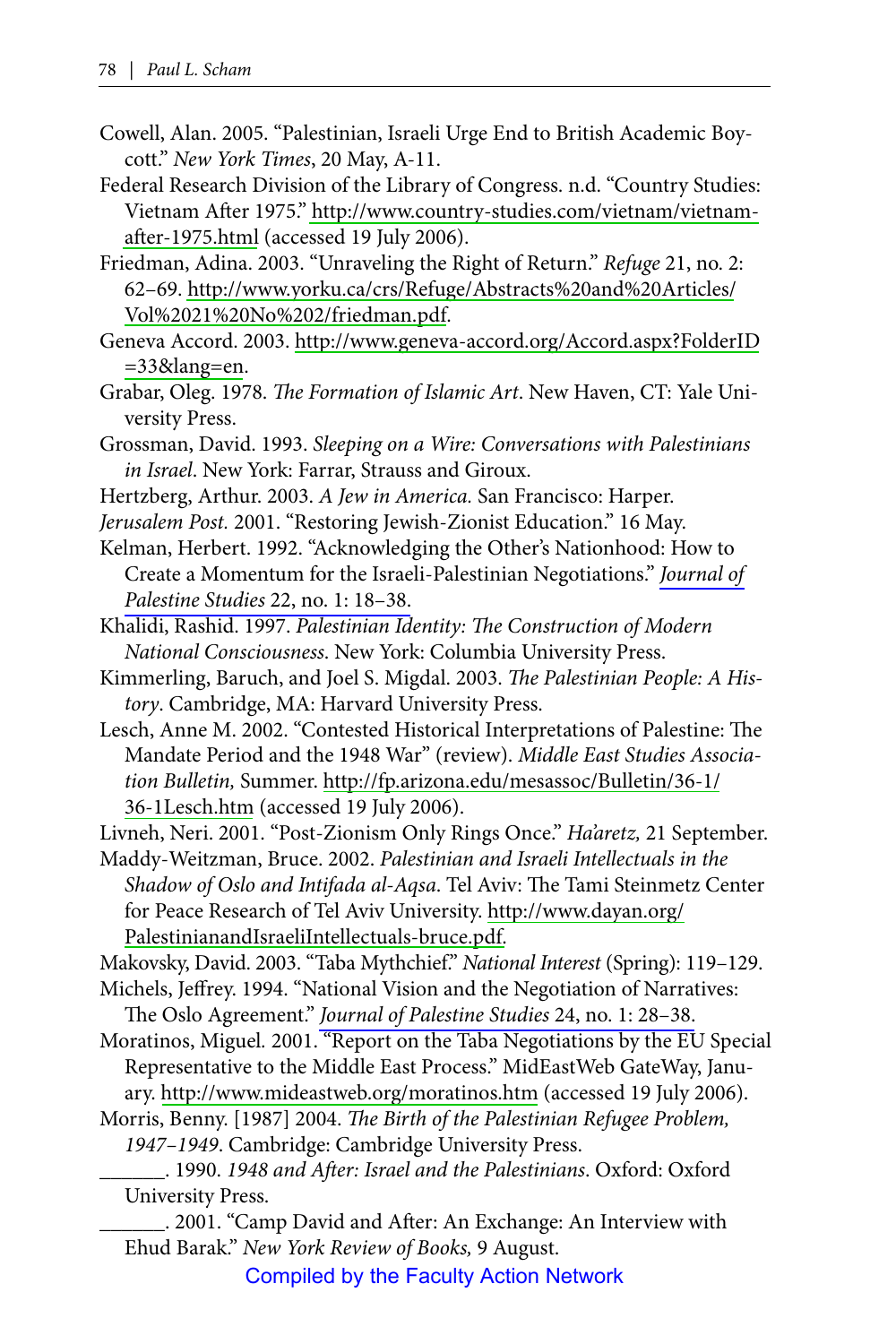- Neusner, Jacob*.* 1987. *Self-Fulfilling Prophecy: Exile and Return in the History of Judaism* Boston: Beacon.
- Pappe, Ilan. n.d. "The History, Historiography and Relevance of the Palestinian Refugee Problem." [http://dex1.tsd.unifi.it/juragentium/en/index.htm](http://dex1.tsd.uni�.it/juragentium/en/index.htm?surveys/palestin/pappe.htm)  [?surveys/palestin/pappe.htm](http://dex1.tsd.uni�.it/juragentium/en/index.htm?surveys/palestin/pappe.htm).
- Peled, Yoav, and Nadim Rouhana. 2004. "Transitional Justice and the Right of Return of the Palestinian Refugees." *Theoretical Inquiries in Law* 5, no. 2 <http://www.bepress.com/til/default/vol5/iss2/art4>.
- Rand Corporation. 2005. "Japan." Pp. 25–53 in *America's Role in Nation-Building from Germany to Iraq*. Santa Monica, CA: Rand Corporation. [http://www.rand.org/publications/MR/MR1753/MR1753.ch3.pdf.](http://www.rand.org/publications/MR/MR1753/MR1753.ch3.pdf)
- Rasler, Karen. 2000. "Shocks, Expectancy, Revision, and the De-escalation of Protracted Conflicts: The Israeli-Palestinian Case." *[Journal of Peace](http://www.ingentaconnect.com/content/external-references?article=0022-3433()37:6L.699[aid=7763520]) [Research](http://www.ingentaconnect.com/content/external-references?article=0022-3433()37:6L.699[aid=7763520])* [37, no. 6: 699–720.](http://www.ingentaconnect.com/content/external-references?article=0022-3433()37:6L.699[aid=7763520])
- Ross, Dennis. 2004. *The Missing Peace: The Inside Story of the Fight for Middle East Peace*. New York: Farrar, Strauss and Giroux.
- Rubinstein, Danny. 1991. *The People of Nowhere: The Palestinian Vision of Home*. New York: Times Books.
- Rynhold, Jonathan. 2001. "Reconceptualizing Israeli Approaches to 'Land for Peace' and the Palestinian Question since 1967." *Israel Studies* 6, no. 2: 33–52.
- Savir, Uri. 1999. *The Process: 1,100 Days That Changed the Middle East*. New York: Vintage International.
- Scham, Paul. 2000. "Arab-Israel Research Cooperation 1995–99: An Analytical Study." *Middle East Review of International Affair*s 4, no. 3: [http://](http://meria.idc.ac.il/journal/2000/issue3/scham.pdf) [meria.idc.ac.il/journal/2000/issue3/scham.pdf.](http://meria.idc.ac.il/journal/2000/issue3/scham.pdf)
- Scham, Paul, Walid Salem, and Benjamin Pogrund, eds. 2005. *Shared Histories: A Palestinian-Israeli Dialogue.* Berkeley, CA: Left Coast Press.
- Search for Common Ground. 2002. Poll: Large Majorities of Israelis and Palestinians Indicate Readiness for Two-State Solution Based on 1967 Borders But Are Constrained by Mistrust of Other Side. 10 December. [http://](http://www.sfcg.org/News/Dec2002PollRelease-English.pdf) [www.sfcg.org/News/Dec2002PollRelease-English.pdf](http://www.sfcg.org/News/Dec2002PollRelease-English.pdf) (accessed 19 July 2006).
- Sellar, W. C., and R. J. Yeatman. 1997. *1066 and All That*. London: Sutton Publishing.
- Shamir, Jacob. 2000. Polls for the Harry S. Truman Research Institute for the Advancement of Peace of the Hebrew University of Jerusalem. [http://](http://truman.huji.ac.il/) [truman.huji.ac.il/.](http://truman.huji.ac.il/)
- Shapira, Anita, and Derek Penslar. 2002. *Historical Revisionism: From Left to Right*. London: Frank Cass.
- Shavit, Arie. 2004. "Survival of the Fittest? An Interview with Benny Morris." *Ha'aretz,* 16 January.
- Sher, Gilad. 2002. "Comments on the Negotiating Strategies of Israel and the Palestinians." BitterLemons, 17 June. [http://www.bitterlemons.org/](http://www.bitterlemons.org/previous/b1170602ed22.html)  [previous/b1170602ed22.html](http://www.bitterlemons.org/previous/b1170602ed22.html) (accessed 19 July 2006).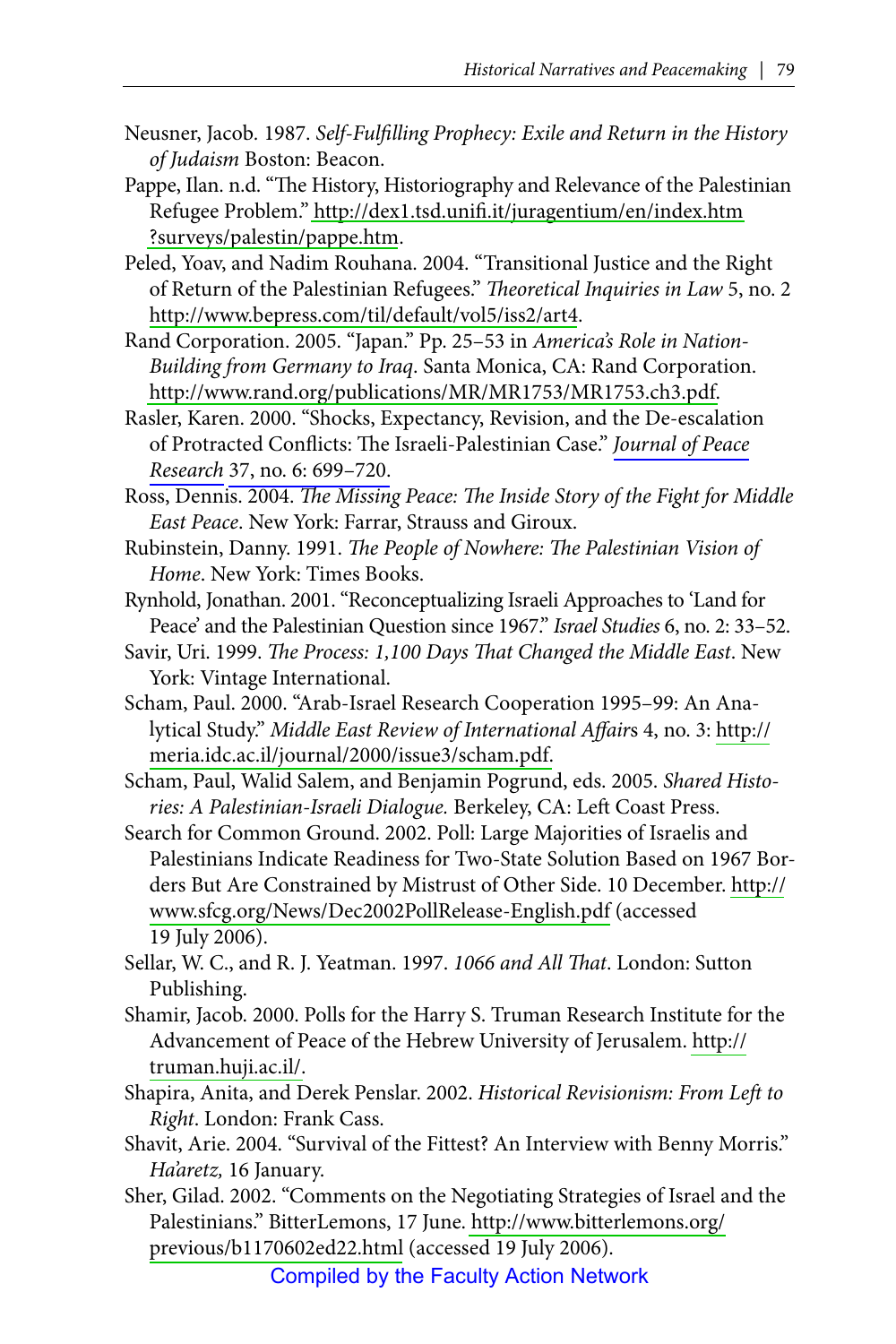- Shikaki, Khallil. 2005. Polls for the Palestinian Center for Policy and Survey Research. 16 March. [http://www.pcpsr.org/survey/polls/2005/p15ejoint.html.](http://www.pcpsr.org/survey/polls/2005/p15ejoint.html)
- Silberstein, Laurence. 1999. *The Postzionism Debates: Knowledge and Power in Israeli Culture*. London: Routledge.
- Swisher, Clayton*.* 2004. *The Truth about Camp David*. New York: Nation Books.
- Wasserstein, Bernard. 2002. *Israelis and Palestinians: Why Do They Fight? Can They Stop?* New Haven, CT, and London: Yale University Press.
- White, Hayden. 1984. "The Question of Narrative in Contemporary Historical Theory." *[History and Theory](http://www.ingentaconnect.com/content/external-references?article=0018-2656()23:1L.1[aid=356383])* [23, no. 1: 1–33.](http://www.ingentaconnect.com/content/external-references?article=0018-2656()23:1L.1[aid=356383])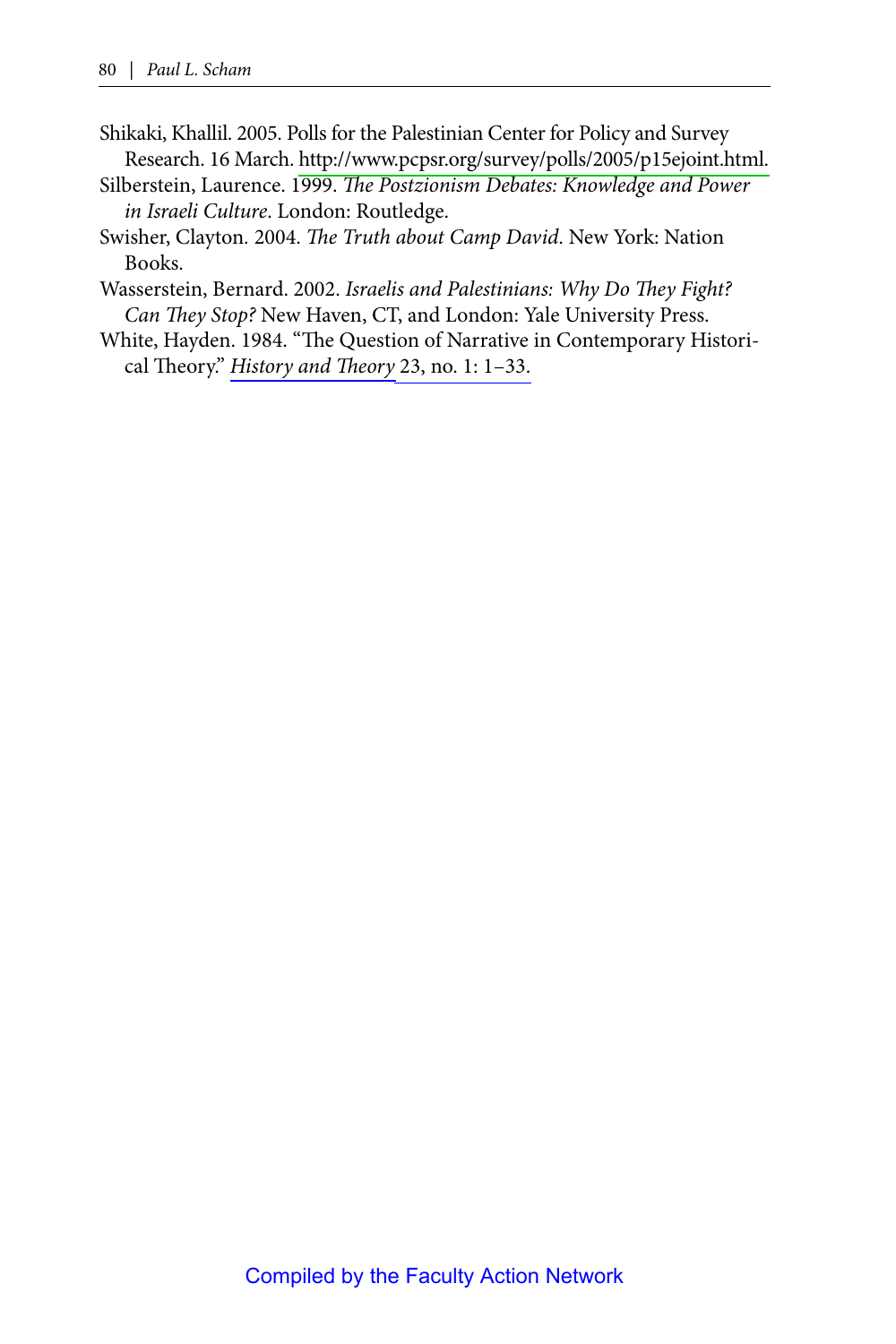| $\alpha$ men mode $\gamma$ a Distinguon |                                          |  |
|-----------------------------------------|------------------------------------------|--|
| <b>Traditional Israeli Narrative</b>    | <b>Traditional Palestinian Narrative</b> |  |
| $(1882 - 1949)$                         | $(1882 - 1949)$                          |  |

**Appendix: Israeli and Palestinian Traditional Narratives of Their History—a Distillation**

(a) The legitimacy of the Zionist enterprise of returning Jews to *Eretz Yisrael* is based on Jewish descent from the ancient Israelites. The Jewish people have inherited their right to the land, religiously, legally, and historically. Jews have always looked and prayed toward *Zion* (Jerusalem), never relinquished their relationship to the land, and have always maintained a presence since ancient times, despite expulsions. Jews were treated as foreigners and persecuted wherever they were during their long Exile.

(b) Zionism was an authentic response to the persecution of Jews over millennia around the world. Jews did not come as colonizers, but rather as pioneers and redeemers of the land, and did not intend to disrupt the lives of the current inhabitants of the Land of Israel. All land for Jewish settlement was legally bought and paid for, often at inflated prices.

(c) The Arabs of Palestine were not a national group and never had been. They were largely undifferentiated from the inhabitants of much of Syria, Lebanon, and Jordan. They had no authentic tie to the Land of Israel. Many only came for economic opportunity after the Zionist movement began to make the land fruitful and the economy thrive. In all the years of Arab and Muslim control from the seventh century, Palestine was never a separate state and Jerusalem was never a capital.

(a) Judaism is a religion of revelation, like Christianity, and has no inherent tie to a particular land. Jews are not a nation, but rather a community of believers. In any case, any Israelite presence was a short period in the long history of Palestine. Ultimately, religious myths, without presence and possession, are incapable of creating an ownership right. Palestinians are, in fact, descendants of all previous inhabitants, including Israelites. Those Jews living in Palestine and the Muslim world before 1882 were treated well by Muslim neighbors and rulers.

(b) Zionism was a European colonialist enterprise, like many in the late nineteenth century, and was a European ideology superimposed on the Middle East. Moreover, it is an ideology of expansion directed towards robbing Arabs of their ancestral land. Arabs were systematically expelled by Zionist settlers from the beginning.

(c) The ancestors of today's Palestinians (Canaanites, Jebusites, and others mentioned in the Bible) were there before the Israelites, as shown by both biblical and archaeological evidence. Palestinians have lived continuously in the land since then. Certainly by the 1920s and likely much earlier, there was a Palestinian identity and nationality that differed fundamentally from other Levantine Arab peoples.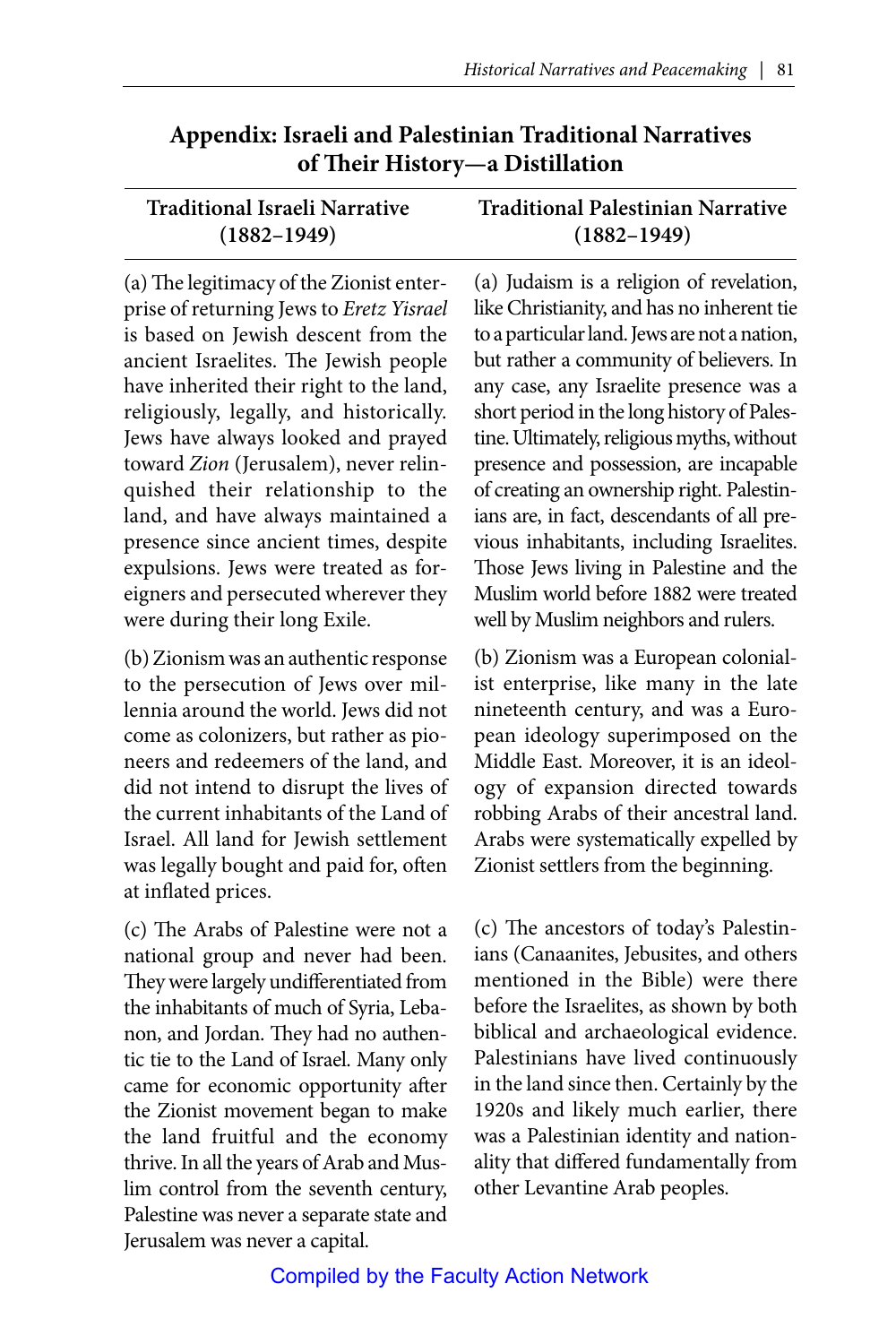| <b>Traditional Israeli Narrative</b> | <b>Traditional Palestinian Narrative</b> |
|--------------------------------------|------------------------------------------|
| $(1882 - 1949)$                      | $(1882 - 1949)$                          |

(d) Zionist diplomacy legitimately sought a great power patron since Herzl, and found one in Great Britain. True, Britain had its own imperial agenda, but this does not detract from the righteousness of the Zionist cause. The Balfour Declaration was ratified by the League of Nations, constituting a statement of international law approving a Jewish homeland in Palestine.

(e) The riots of 1920, 1929, and 1936 were instigated by unscrupulous Arab leaders for their own nefarious purposes, particularly the Mufti of Jerusalem, Hajj Amin Al Husseini. The "Palestinian" population had increased rapidly through immigration of Arabs who were attracted by Zionist economic successes, and the Arab population's living standards rose rapidly during this period. The British frequently stood aside when Arabs murdered Jews.

(f) The British, who had been initially supportive of the Zionist enterprise through the Balfour Declaration and the early mandate, began to backtrack early, as reflected in the splitting off of Transjordan in 1922, the Passfield White Paper of 1930, and many other incidents. They definitively repudiated the Balfour Declaration with the White Paper of 1939, and were unabashedly pro-Arab after that point.

(d) The British foisted Zionism on the Palestinians, beginning with the Balfour Declaration, as part of their imperial strategy, with no right whatsoever in international law, and this was illegally ratified by the League of Nations. "He who did not own gave a promise to those who did not deserve." Zionists worked hand in glove with Britain to subjugate the Palestinian people.

(e) All the disturbances were justified and spontaneous revolts by the Palestinian people against the British/ Zionist alliance and increasing immigration. The increasing Jewish presence, facilitated by the British, created the resentment that led to the revolts. The British backed the Zionists, who were responsible for and had provoked the disturbances, and punished Palestinians harshly and illegitimately in order to suppress them, in combination with Zionist gangs.

(f) The British were always pro-Zionist, except when occasionally forced otherwise by Arab pressure. They conspired with the Zionists to destroy Palestinian leadership in the 1936–39 revolt, thus making it impossible for Palestinians to prepare for the coming war with the Zionists. The White Paper of 1939 had no effect, as it was not enforced. The British deliberately trained Zionist soldiers during the 1936–39 revolt and World War II.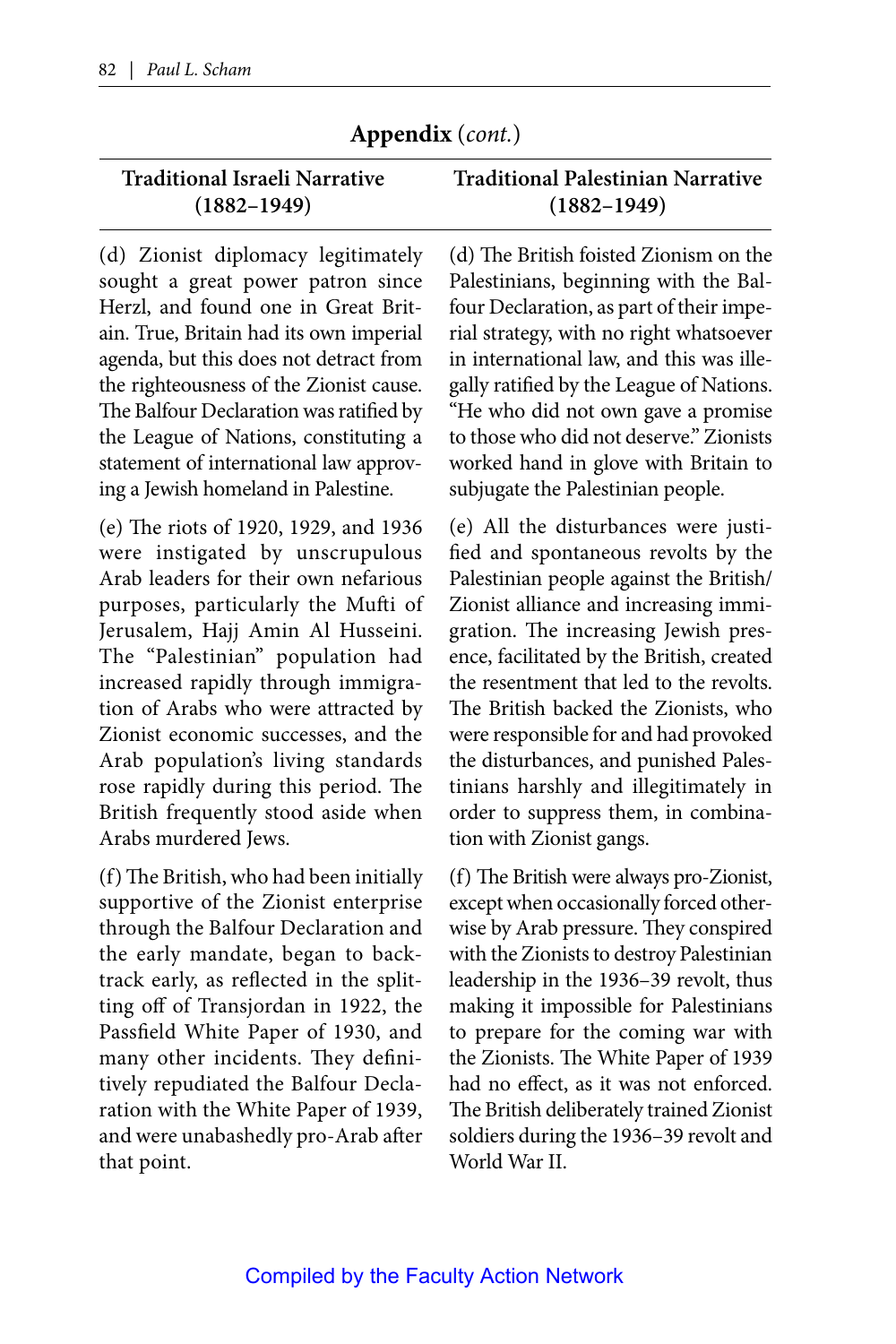(g) The Zionist movement accepted the UN partition resolution of 1947 in good faith, albeit reluctantly, as it had the 1937 Peel Commission Report recommending partition. War was forced on the *Yishuv* (Jewish national community) by the Arabs. Solely in selfdefense, the *Haganah* (later, the Israeli Army) took over more land than had been allotted in the Partition Resolution and was justified in holding it, as it would have inevitably become a base for attacks on Israel.

(h) The *Yishuv* was numerically vastly inferior to the combined Arab population, and it bordered on a miracle that Israel survived the war ("the few against the many"). All Jews realized they would be massacred if they lost, and fought with absolute determination to prevent another Holocaust. Arab atrocities proved they had no other choice. "Purity of arms" was the watchword of the Zionist forces, who were defending themselves and protecting their families.

(i) The Palestinians were not expelled. They fled, in most cases, because they were ordered and cajoled by their leaders and the Arab states in order to make room for conquering Arab armies. In many cases, Jewish officials pleaded with the refugees to stay. The Israeli decision to prevent refugees from returning was justified, as otherwise Israel would be destroyed by a hostile Arab internal majority. Ultimately, the

#### **Traditional Israeli Narrative Traditional Palestinian Narrative (1882–1949) (1882–1949)**

(g) The UN partition resolution of 1947 was illegitimate, as the UN had no right to give away the homeland of the Palestinians. The Palestinians cannot be blamed for trying to hold on to what was rightfully theirs. Compromise was out of the question. The Jewish leadership never genuinely accepted the idea of partition; in any case, expulsion (transfer) was always the plan, as can be seen by the results.

(h) The Jews had planned for the war, had organized both politically and militarily, had strong support abroad, and were in a much more favorable position when war came. Their armed forces outnumbered all the Arab armies. Palestinians had no infrastructure and no military training, and were attacked and massacred repeatedly by Jewish gangs. Arab "aid" consisted primarily of attempted land grabs by other Arab countries of Palestinian land.

(i) Beginning soon after the adoption of the partition resolution in November 1947, the Zionists began to expel Palestinians from their homes, almost certainly according to a plan (Plan *Dalet*). *Deir Yasin* was a planned massacre that succeeded in forcing Palestinians to leave. The *Nakba* was planned and carried out as ethnic cleansing. The Zionists recognized that a Jewish state could not exist until